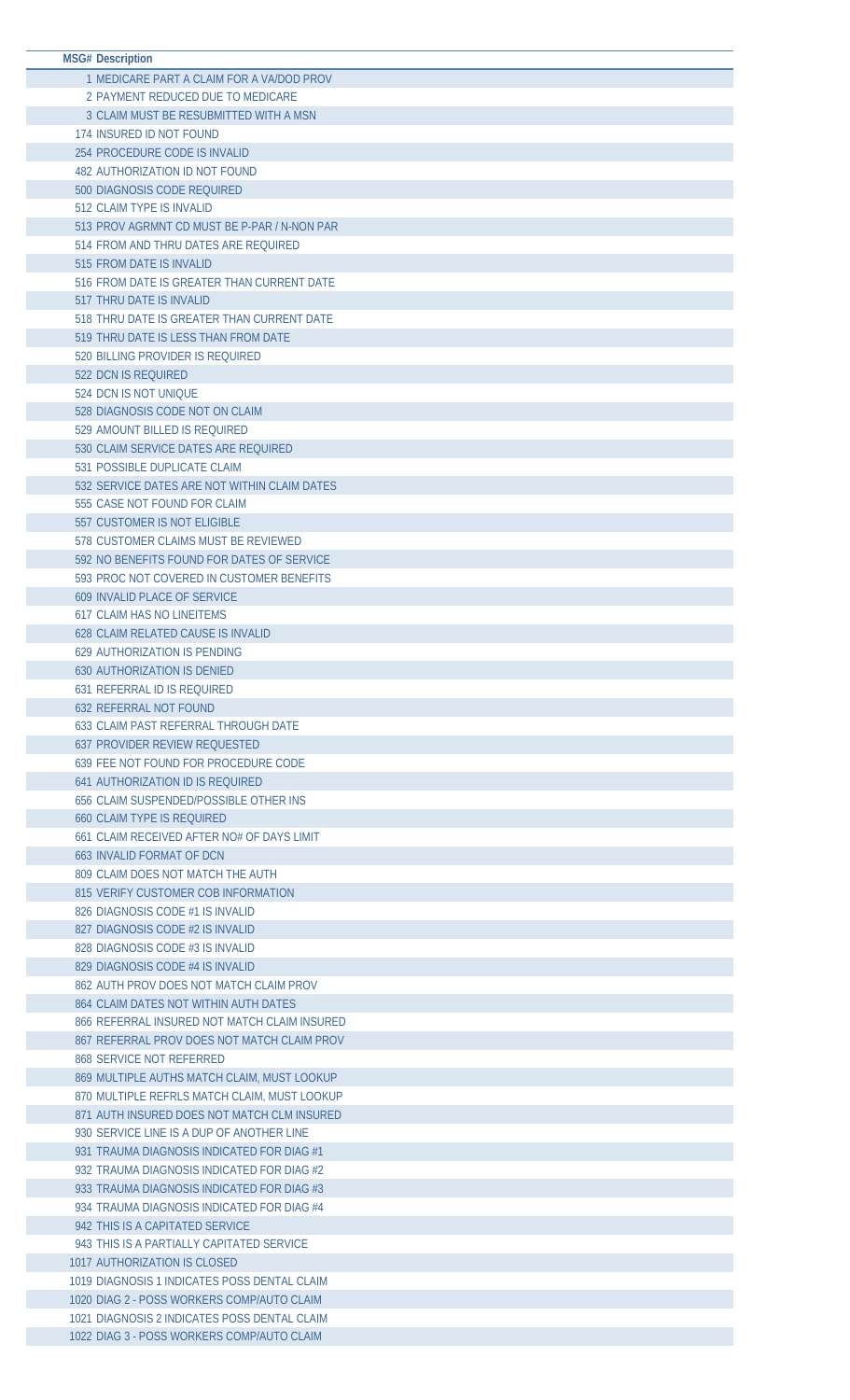DIAGNOSIS 3 INDICATES POSS DENTAL CLAIM DIAG 4 - POSS WORKERS COMP/AUTO CLAIM DIAGNOSIS 4 INDICATES POSS DENTAL CLAIM MORE THAN 10 SMARTSUSPENSE ERRORS FOUND PROCEDURE NOT INDICATED FOR A MALE PROCEDURE NOT INDICATED FOR A FEMALE PROC IS CLASSIFIED AS A COSMETIC PROC PROCEDURE IS AN UNLISTED PROCEDURE PROC FOR NEWBORN PT (< 1 YEAR OLD) PROC FOR PEDIATRIC PT (1-17 YEARS OLD) PROC FOR MATERNITY PT (12-55 YEARS OLD) PROC FOR ADULT PT (OVER 14 YEARS OLD) PROC IS CLASSIFIED AS EXPERIMENTAL PROCEDURE CLASSIFIED AS AN OBSOLETE PROC PROC SUBMTD WITH MOD 26, BUT PROF RVU=0 PROCEDURE REPLACED DUE TO AGE ASSISTANT SURGEON DENIED FOR THIS PROC PROC REPLACED WITH ESTABLISHED PT PROC PROC IS INCIDNTL PROC, PRIMARY PROC PRESENT PROC IS MUTUALLY EXCLUSIVE TO OTHER PROC PROCEDURE IS POST OPERATIVE PROCEDURE IS PRE OPERATIVE PROCEDURE REPLACED DUE TO REBUNDLING PROCEDURE REPLACED DUE TO SEX PROC REPLACED DUE TO INTENSITY OF SERV PROC IS MEDCL VISIT, PRIMARY PROC PRESENT PROC NOT EXPECTED WITH DIAGNOSIS CODE PROC INCLUDES UNILAT OR BILAT PERFORMANCE PROCEDURE IS A BILATERAL CODE PROC ALRDY DONE ALWBLE # TIMES IN PT LIFE PROC ALRDY DONE ALWBLE # TIMES IN DAY PROC - POSS WORKERS COMP/AUTO LIABILITY PROC INDICATES POSSIBLE DENTAL LIABILITY DIAG - POSS WORKERS COMP/AUTO LIABILITY DIAG INDICATES POSSIBLE DENTAL LIABILITY DIAG 1 - POSS WORKERS COMP/AUTO CLAIM INVALID TOOTH NUMBER INVALID TOOTH SURFACE 1 INVALID PROSTHESIS CODE INVALID ORAL CAVITY PRESCRIBING PROVIDER ID IS INVALID DIAG CANNOT BE USED AS PRINCPL FOR DRG INVALID ADMISSION AGE FOR DRG PROCESSING INVALID PATIENT SEX FOR DRG PROCESSING INVALID DISCHRG STATUS FOR DRG PROCESS ILLOGICAL PRINCIPLE DIAG FOR DRG PROCESS INVALID PRINCIPLE DIAG FOR DRG PROCESS INVALID BIRTHWGHT IN GRAMS FOR DRG PROCESS CONFLICTING BIRTHWGHT/DIAG FOR DRG PROCESS NON-SPECFC BIRTHWGHT/DIAG FOR DRG PROCESS INVALID DISCHARGE AGE FOR DRG PROCESSING INVALID LENGTH OF STAY FOR DRG PROCESS INVALID FACILITY OR COUNTY FOR DRG PROCESS INVALID ADMIT SOURCE FOR DRG PROCESSING 50 SERVICE LINE MAX EXCEEDED, SPLIT CLAIM E303 - PT SEX IS REQUIRED AND MUST HAVE A VALUE OF M OR F E304 - TABLE DATA INVALID - CONTACT GMIS - TABLE: E305 - SYSTEM LIMITS EXCEEDED - CONTACT GMIS - TABLE: E308 - INVALID PROCEDURE CODE E309 - DOB CANNOT BE GREATER THAN DOS E310 - FILE GCACPF UNAVAILABLE E311 - FILE CUSTACPF UNAVAILABLE E312 - NO PROCEDURE CODES ENTERED, CLAIM CANNOT BE AUDITED E313 - DOS REQUIRED FOR PROCEDURE E314 - CLIENT PROFILE RECORD NOT FOUND E315 - FILE CUSTMOD UNAVAILABLE E316 - FILE GCPLST UNAVAILABLE E317 - FILE CUSTPLST UNAVAILABLE E318 - ERROR WRITING INTEGRATED ERROR FILE (GCERR) E319 - FILE CUSTSS UNAVAILABLE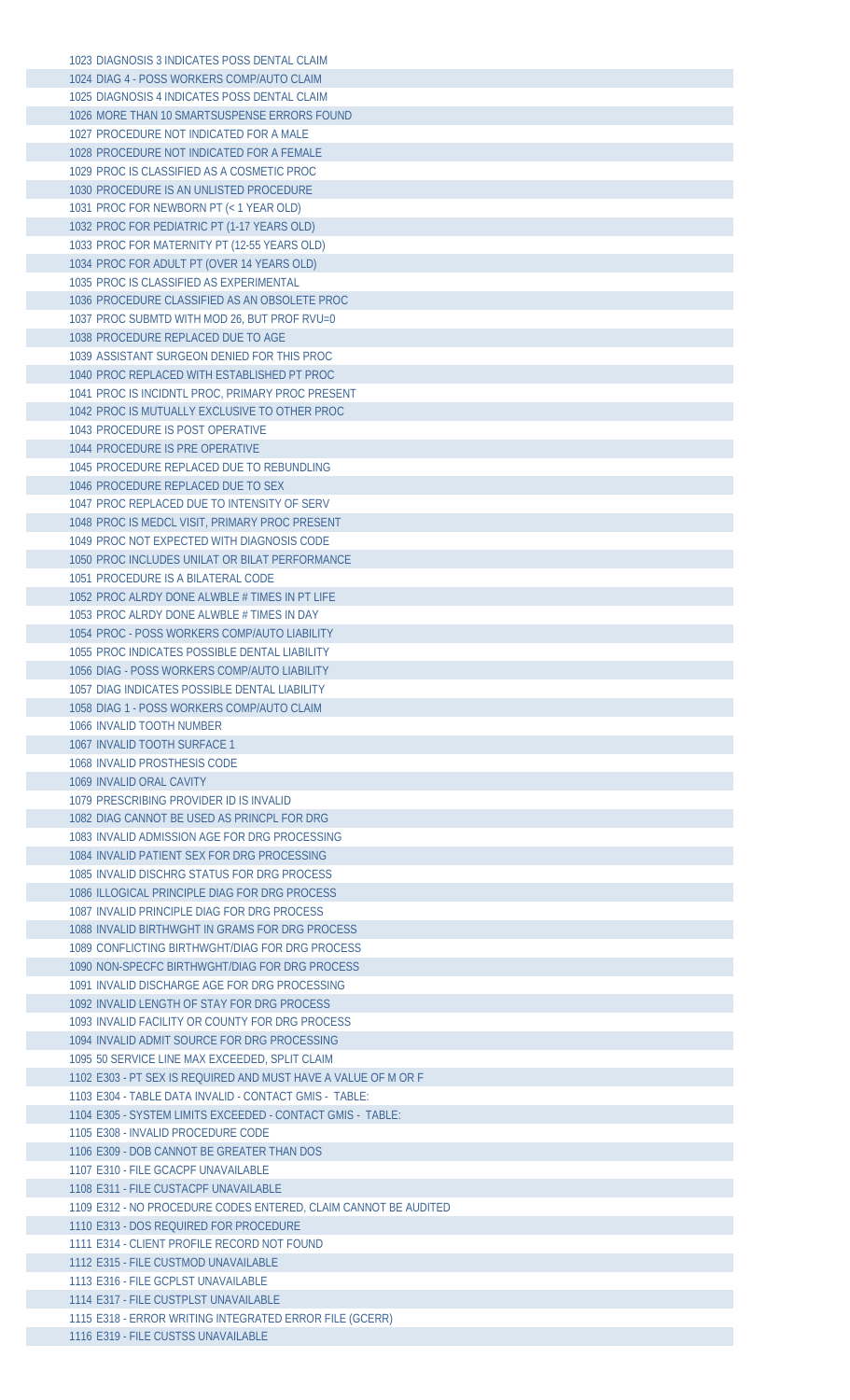| 1117 E320 - DOS CANNOT BE A FUTURE DATE                              |
|----------------------------------------------------------------------|
| 1118 E321 - BIRTHDATE CANNOT BE A FUTURE DATE                        |
| 1119 E324 - AGE CANNOT BE GREATER THAN 124 YEARS                     |
| 1120 E426 - ACPF DATA INVALID - CONTACT GMIS                         |
| 1121 E327 - ACCT NOT FOUND ON CLIENT OPTIONS FILE                    |
|                                                                      |
| 1122 E430 - NUMBER OF PROCEDURES IS > 40                             |
| 1123 E331 - GCPROF FILE ERROR - CONTACT YOUR SUPPORT REP             |
| 1124 E332 - ONLY ONE PROVIDER ALLOWED FOR CURRENT PROCEDURES         |
| 1125 E333 - PROVIDER IS REQUIRED FOR HISTORY PROCEDURES              |
| 1126 E334 - MODIFIER NOT VALID FOR THIS PROCEDURE                    |
| 1127 E335 - INVALID MODIFIER/PROCEDURE CODE COMBINATION              |
| 1128 E336 - NO TRAILER RECORD FOR ACCOUNT                            |
| 1129 E337 - NO TRANSACTION RECORDS FOR ACCOUNT                       |
| 1130 E338 - RECORD COUNT MISMATCH                                    |
| 1131 E339 - PX COUNT MISMATCH                                        |
|                                                                      |
| 1132 E440 - CURRENT PROCEDURE LINES MUST HAVE SAME PROVIDER ID       |
| 1133 E341 - NO CUSTSS OPTION RECORDS FOUND FOR THIS ACCOUNT          |
| 1134 E442 - NOT USED                                                 |
| 1135 E343 - DIAGNOSIS 1 MUST BE A VALID CODE                         |
| 1136 E344 - DIAGNOSIS 2 MUST BE A VALID CODE                         |
| 1137 E345 - DIAGNOSIS 3 MUST BE A VALID CODE                         |
| 1138 E346 - DIAGNOSIS 4 MUST BE A VALID CODE                         |
| 1139 E347 - DIAGNOSIS MUST BE A VALID CODE                           |
| 1140 E448 - PROCEDURE LINE DIAGNOSIS MUST BE A VALID CODE            |
| 1141 E449 - NOT USED                                                 |
| 1142 E350 - INVALID DATE (DATE OF BIRTH)                             |
|                                                                      |
| 1143 E351 - INVALID DATE (DEFAULT DOS)                               |
| 1144 E352 - INVALID DATE (PX-LEVEL DOS)                              |
| 1145 E353 - INVALID AMOUNT CHARGED                                   |
| 1146 E354 - INVALID UCR                                              |
| 1147 E355 - USER ID REOUIRED                                         |
| 1148 E356 - RETURN PROGRAM REOUIRED                                  |
| 1149 E357 - SPACES NOT ALLOWED IN A NUMERIC FIELD                    |
| 1150 E358 - ONLY 01 THROUGH 40 NUMBER PROCEDURES ALLOWED             |
|                                                                      |
|                                                                      |
| 1151 E359 - PROCEDURE STATUS MUST BE ZERO (0)                        |
| 1152 E360 - CODE ORIGINATION MUST BE ZERO (0)                        |
| 1153 E361 - CLAIM STATUS MUST BE THREE (3)                           |
| 1154 E462 - CLAIM LEVEL PROVIDER OR PROCEDURE LINE PROVIDER REQUIRED |
| 1155 E363 - ENTRY FROM MUST BE ONE (1)                               |
| 1156 E364 - RESULTS DISPLAY MUST BE A, D, OR N                       |
| 1157 E365 - CLIENT CLAIM NUMBER REOUIRED                             |
| 1158 E366 - NUMBER PROCEDURES DOES NOT MATCH NUMBER SUBMITTED        |
| 1159 E367 - CODING SYSTEM MUST BE THREE (3)                          |
| 1160 E368 - SOURCE PROGRAM MUST BE ONE (1)                           |
| 1161 E369 - ENTRY MODE MUST BE A C                                   |
| 1162 E470 - NOT USED                                                 |
|                                                                      |
| 1163 E371 - FILE GCPROF UNAVAILABLE                                  |
| 1164 E372 - FILE GCMCR UNAVAILABLE                                   |
| 1165 E373 - FILE GCME UNAVAILABLE                                    |
| 1166 E374 - FILE GCINC UNAVAILABLE                                   |
| 1167 E375 - FILE GCCPF UNAVAILABLE                                   |
| 1168 E376 - FILE GCLOG UNAVAILABLE                                   |
| 1169 E477 - HISTORY STATUS INDICATOR MUST HAVE GMIS VALID VALUE      |
| 1170 E378 - FILE GCLOG IS FULL                                       |
| 1171 E382 - FILE CUSTMCR UNAVAILABLE                                 |
| 1172 E383 - FILE CUSTME UNAVAILABLE                                  |
| 1173 E384 - FILE CUSTINC UNAVAILABLE                                 |
| 1174 E385 - FILE CUSTCPF UNAVAILABLE                                 |
| 1175 E386 - FILE GCIOS UNAVAILABLE                                   |
|                                                                      |
| 1176 E387 - FILE CUSTIOS UNAVAILABLE                                 |
| 1177 E388 - FILE GCDXPX UNAVAILABLE                                  |
| 1178 E389 - FILE CUSTDXPX UNAVAILABLE                                |
| 1179 E390 - FILE CUSTICD UNAVAILABLE                                 |
| 1180 E391 - DATABASE VERSION NUMBER ERROR                            |
| 1181 E392 - FILE GCMCE UNAVAILABLE                                   |
| 1182 E493 - FILE CUSTMCE UNAVAILABLE                                 |
| 1183 E395 - FILE CUSTPXDX UNAVAILABLE                                |
| 1184 E396 - FILE MUE UNAVAILABLE                                     |
| 1185 E397 - FILE GCICD UNAVAILABLE                                   |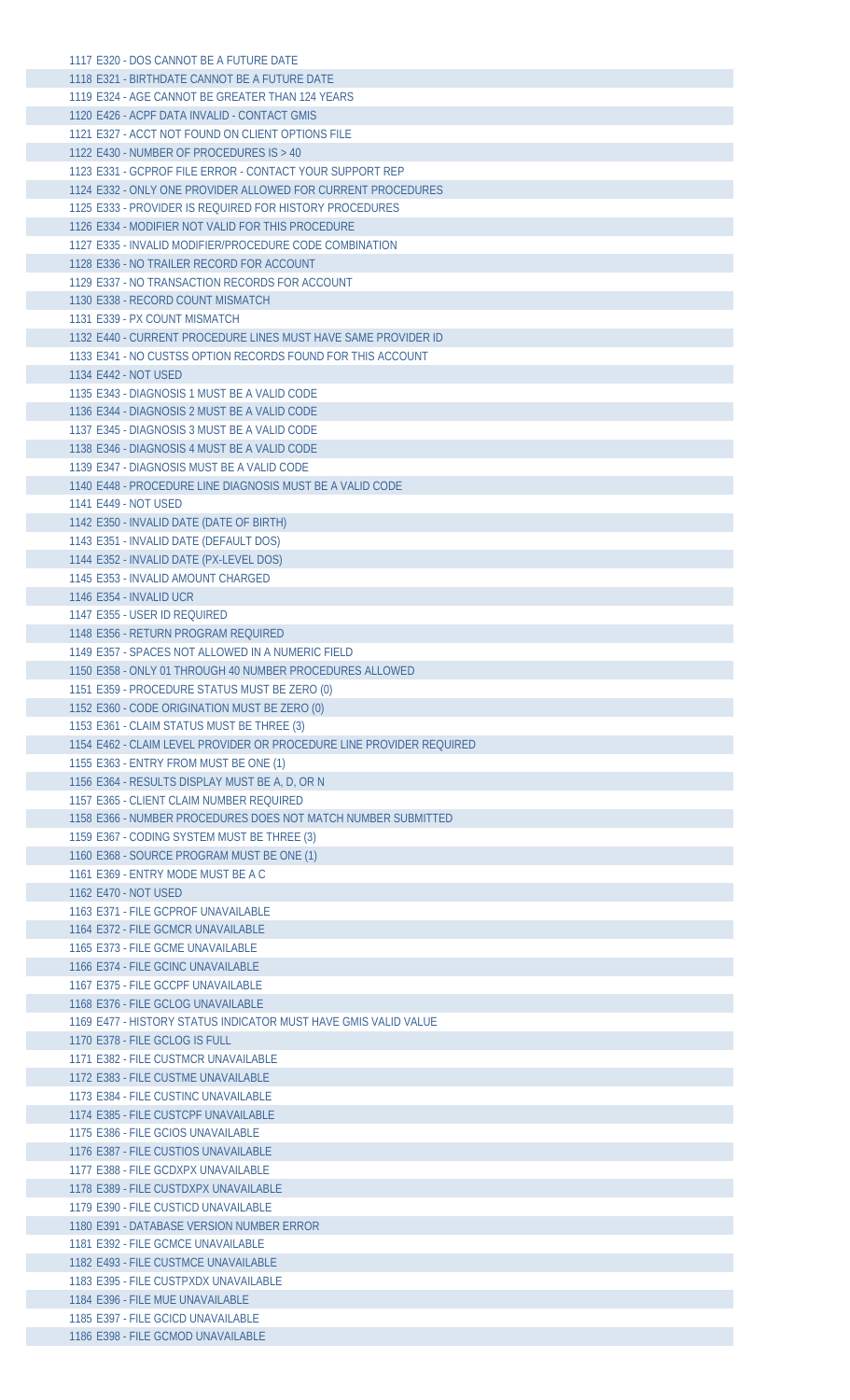| 1187 E399 - INVALID PROGRAM CALL                                                                                 |  |
|------------------------------------------------------------------------------------------------------------------|--|
| 1216 DIAGNOSIS CODE #5 IS INVALID                                                                                |  |
| 1217 DIAGNOSIS CODE #6 IS INVALID                                                                                |  |
| 1218 DIAGNOSIS CODE #7 IS INVALID                                                                                |  |
| 1219 DIAGNOSIS CODE #8 IS INVALID                                                                                |  |
| 1220 DIAGNOSIS CODE #9 IS INVALID                                                                                |  |
| 1221 ADMIT DIAGNOSIS CODE IS INVALID                                                                             |  |
| 1276 RESPONSIBILITY OF PROVIDER                                                                                  |  |
| 1334 CLAIM REACHED THRESHOLD OF                                                                                  |  |
| 1348 PROCEDURE CODE IS NOT VALID FOR DATE<br>1350 CLAIM/AUTH TYPE IS NOT VALID FOR DATE                          |  |
| 1352 DIAGNOSIS CODE #1 IS NOT VALID FOR DATE                                                                     |  |
| 1353 DIAGNOSIS CODE #2 IS NOT VALID FOR DATE                                                                     |  |
| 1354 DIAGNOSIS CODE #3 IS NOT VALID FOR DATE                                                                     |  |
| 1355 DIAGNOSIS CODE #4 IS NOT VALID FOR DATE                                                                     |  |
| 1356 DIAGNOSIS CODE #5 IS NOT VALID FOR DATE                                                                     |  |
| 1357 DIAGNOSIS CODE #6 IS NOT VALID FOR DATE                                                                     |  |
| 1358 DIAGNOSIS CODE #7 IS NOT VALID FOR DATE                                                                     |  |
| 1359 DIAGNOSIS CODE #8 IS NOT VALID FOR DATE                                                                     |  |
| 1360 DIAGNOSIS CODE #9 IS NOT VALID FOR DATE                                                                     |  |
| 1361 ADMIT DIAGNOSIS IS NOT VALID FOR DATE                                                                       |  |
| 1376 SERVICE IS INCLUDED IN CASE RATE                                                                            |  |
| 1377 UNITS AUTHORIZED LESS THAN UNITS BILLED                                                                     |  |
| 1378 PLEASE REVIEW AUTHORIZATION FOR ADDITIONAL INFORMATION                                                      |  |
| 1379 RBRVS FEE SCHEDULE VALUES CONTAINS ZEROS-REQ MANUAL PRICING<br>1382 SUSPEND FOR FINANCIAL REVIEW            |  |
| 1384 MIN/MAX PRV CONTRACT FEE RULE USED                                                                          |  |
| 1385 DUPLICATE CLAIM                                                                                             |  |
| 1386 MULTIPLE DUPLICATE CLAIMS                                                                                   |  |
| 1387 MULTI DUP CLMS FOR SRV LINE                                                                                 |  |
| 1388 CALC AMOUNT IS > TOTAL BILLED AMT                                                                           |  |
| 1389 SERVICE PARTIALLY INCLUDED IN CASE RATE, HLF FEE SCHEDULE ID                                                |  |
| 1390 CASE RATE COULD NOT BE PROCESSED FOR FEE SCHEDULE- NO ROOM AND BOARD REVENUE CODE FOUND                     |  |
| 1391 SERVICE INCLUDED IN INPATIENT CASE RATE                                                                     |  |
| 1392 MEDICARE UNASSIGNED CLAIM                                                                                   |  |
| 1393 OTHER INSURANCE DENIED THIS SERVICE/CLAIM                                                                   |  |
|                                                                                                                  |  |
| 1394 MEDICARE EXCLUSION APPLIED                                                                                  |  |
| 1398 STATUS CAN'T CHG, ADJ/VD/REV ISSUED ORIG CLM                                                                |  |
| 1399 PROV RETRN NOT SUFF TO CVR SELECT CLAIM(S)                                                                  |  |
| 1401 UCR FEE SCHEDULE VALUES CONTAIN ZEROS                                                                       |  |
| 1405 OA - PERCENT OF CLAIMS<br>1406 OA - CLAIMS NTH RECORD                                                       |  |
| 1407 OA - CLAIM BILLED AMT                                                                                       |  |
| 1408 OA - CLAIM ALW/PD AMT                                                                                       |  |
| 1409 OA - CLAIM TYPE                                                                                             |  |
| 1416 PROV MUST HAVE TIER SELECTOR CONTRCT RULE                                                                   |  |
| 1500 INELIGIBLE PROVIDER-CONTACT PROVIDER SVCS                                                                   |  |
| 1501 NOT COVERED PROVIDER                                                                                        |  |
| 1502 PROVIDER UNDER INVESTIGATION                                                                                |  |
| 1503 PROVIDER UNDER REVIEW BY FRAUD/ABUSE UNIT                                                                   |  |
| 1504 PROVIDER DEBARRED FROM THE PLAN                                                                             |  |
| 1505 CLM MUST BE RESUBMIT W/ EOB FROM OTHER INS                                                                  |  |
| 1506 VERIFY BENEFIT AND TIER COB INFORMATION                                                                     |  |
| 1508 POSSIBLE DUPLICATE PAID CLAIM FOR MULT SERVICES/SAME DAY<br>1509 BENEFITS EXHAUSTED - PAID TO BENEFIT LIMIT |  |
| 1513 SUSPENDED FOR ESRD REVIEW                                                                                   |  |
| 1514 PRE-CERTIFICATION REQUIRED - PENALTY APPLIED                                                                |  |
| 1517 CLAIM RECVD AFTER FILING LIMIT CUTOFF DATE                                                                  |  |
| 1519 SERVICE COVERED WHEN AUTHORIZED                                                                             |  |
| 1520 PPO BENEFITS HAVE BEEN APPLIED                                                                              |  |
| 1521 SPECIAL DOD PRICING APPLIES                                                                                 |  |
| 1522 DRG LMTNG APPLIED:PT NOT RESP FOR DIFF                                                                      |  |
| 1523 MEDICARE B LMT APPLD; PT NOT RESP FOR DIFF                                                                  |  |
| 1524 MEDICARE 115% LMT; MBR NOT RESP FOR DIFF                                                                    |  |
| 1525 DRG PROCESSING HAS BEEN APPLIED<br>1526 PT MAY BE RESP-DIFF OF AMT CHRG & AMT PD                            |  |
| 1527 AUTH NOT TIMELY - PENALTY APPLIED                                                                           |  |
| 1600 GROUPER RETURN CODE 1 IS INVALID                                                                            |  |
| 1601 APG PACKING FILE I/O ERROR                                                                                  |  |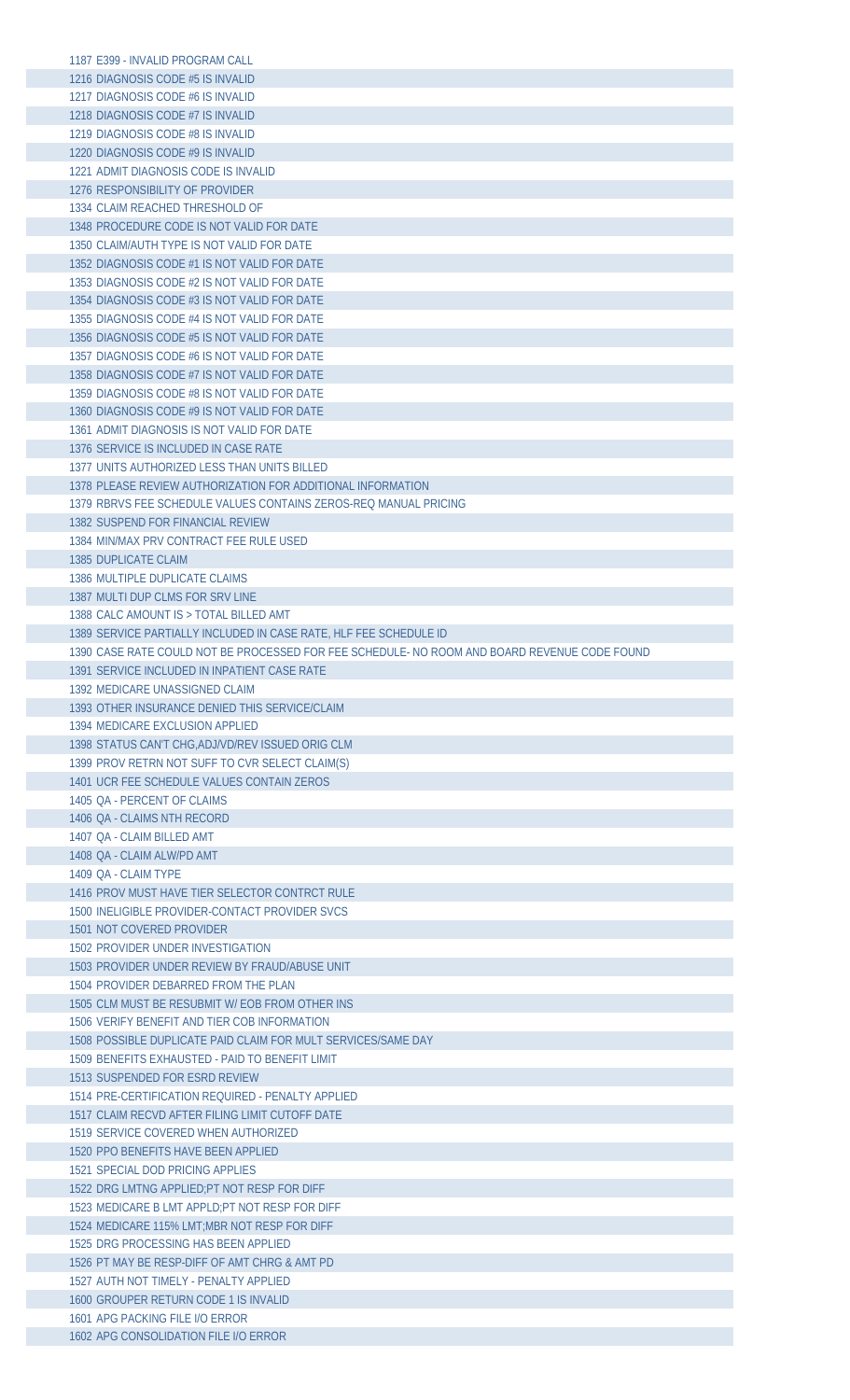| 1603 DIAG/PROCEDURE PARAMETERS INVALID                                             |
|------------------------------------------------------------------------------------|
| 1604 GROUPER RETURN CODE 2 IS INVALID                                              |
| 1605 HSS GROUPER SYSTEM WAS NOT FOUND                                              |
| 1606 HSS PRICING SYSTEM WAS NOT FOUND                                              |
| 1607 NO HOSPITAL RATE                                                              |
| 1608 NO DRG RATE                                                                   |
| 1609 INVALID TYPE                                                                  |
|                                                                                    |
| 1610 NEW YORK REIMBURSMENT NEGATIVE                                                |
| 1611 NO DRG WEIGHTS/RATES                                                          |
| 1612 ATTEMPTED DIVIDE BY ZERO                                                      |
| 1613 HHPO, UNKNOWN PAY STRATEGY                                                    |
| 1614 HHPO, NOT PRICING POSSIBLE FOR THIS DRG                                       |
| 1615 HHPO, NO PRICING POSS FOR NEONATAL TRNSFR                                     |
| 1616 HHPO OUTPT, UNKNOWN OUTPT PRICING STRATEGY                                    |
| 1617 NORTH CAROLINA MEDICAID, ADMIT DATE EQUALS DISCHARGE DATE                     |
| 1618 MULTI-PRICER, INVALID PAYER TYPE                                              |
| 1619 MULTI-PRICER, INVALID TIER START DAYS                                         |
| 1620 INVALID FUNCTION CODE                                                         |
| <b>1621 INVALID PRICER TYPE</b>                                                    |
|                                                                                    |
| <b>1622 INVALID PATIENT TYPE</b>                                                   |
| 1623 INVALID FUNCTION FOR THIS PATIENT TYPE                                        |
| 1624 INVALID FROM/THROUGH DATE RELATIONSHIP                                        |
| 1625 INVALID DIAGNOSIS OR PROC CODE COUNT                                          |
| 1626 PRICER RETURN CODE 1 IS INVALID                                               |
| 1627 HOSPITAL RATE CALCULATOR FILE I/O ERROR                                       |
| 1628 DRG WEIGHT RATE FILE I/O ERROR                                                |
| 1629 PRICER RETURN CODE 2 IS INVALID                                               |
| 1630 PROVIDER IS MISSING MEDICARE NUMBER                                           |
| 1631 E301 - CLAIM DIAGNOSIS INVALID BASED ON ICD-9 EXPIRATION DATE                 |
| 1632 E302 - CLAIM DIAGNOSIS INVALID BASED ON ICD-10-CM EFF DATE                    |
|                                                                                    |
| 1633 E306 - NOT USING                                                              |
| 1634 E307 - DO NOT USE                                                             |
| 1635 E321 - BIRTHDATE CANNOT BE A FUTURE DATE                                      |
| 1636 E323 - NOT USING                                                              |
| 1637 E325 - NOT USING                                                              |
| 1638 E328 - NOT USING                                                              |
| 1639 E329 - NOT USING                                                              |
|                                                                                    |
| 1640 E379 - DIAGNOSIS INVALID BASED ON ICD-9 EXPIRATION DATE                       |
| 1641 E380 - DIAGNOSIS INVALID BASED ON ICD-10-CM EFFECTIVE DATE                    |
|                                                                                    |
| 1642 E381 - FILE GCXWALK UNAVAILABLE                                               |
| 1643 E394 - FILE GCPCDX UNAVAILABLE                                                |
| 1644 AMT REDUCED DUE TO NONCVRD SERV/CONSTRNT                                      |
| 1645 OTHER PROC CODE IS REQ / BUNDLED SERVICE                                      |
| 1646 OTHER PROCEDURE CODE IS INVALID                                               |
| 1647 ADJUSTMENT HAS CREATED A CLAIM OVERPAYMENT                                    |
| 1648 MANUAL RE-PRICING REQUIRED                                                    |
| 1649 PAY AMT THRSHLD EXCEED:PROV FLAGGED-REVIEW                                    |
| 1650 CLAIMCHECK DATA/DATABASE/FILE OPEN ERROR - CLAIM NOT AUDITED                  |
| 1651 PROV STATE MISSING - CLD NOT SEND TO REPRICE                                  |
| 1652 BENEFIT MAXIMUM AMOUNT EXCEEDED                                               |
| 1653 CLAIM REVIEW - DIAGNOSIS TO PROCEDURE DENIAL                                  |
| 1654 CLAIM REVIEW - DIAGNOSIS TO PROCEDURE FLAG                                    |
| 1655 CLAIM REVIEW - DX TO PROC MONITOR                                             |
|                                                                                    |
| 1656 CLAIM REVIEW - NEW VISIT FREQUENCY                                            |
| 1657 CLAIM REVIEW - INTENSITY OF SRV REPLACEMENT                                   |
| 1658 CLAIM REVIEW - INTENSITY OF SERVICE SUSPEND                                   |
| 1659 CLAIM REVIEW - INTENSITY OF SERVICE MONITOR                                   |
| 1660 CLAIM REVIEW - MULTIPLE COMPONENT BILLING SUSPEND                             |
| 1661 CLAIM REVIEW-MULTI COMPONENT BILLING MONITOR                                  |
| 1662 CLAIM REVIEW - MULTIPLE COMPONENT BILLING SUSPEND                             |
| 1663 CLAIM REVIEW-MULTI COMPONENT BILLING MONITOR                                  |
| 1664 MULTIPLE VALUE OPTION PROVIDERS FOUND                                         |
| 1665 MULTIPLE REPRICING PROVIDERS FOUND                                            |
| 1666 MULTIPLE MEDSOLUTIONS PROVIDERS FOUND                                         |
| 1667 MULTIPLE MEDICARE B LIMITING PROVIDERS FOUND                                  |
|                                                                                    |
| 1668 CLM PAID TO MBR. MBR RESPONS TO PAY PROV                                      |
| 1669 SUBMIT CLAIM DIRECTLY TO                                                      |
| 1670 MULTIPLE TRAVEL NETWORK PROVIDERS FOUND                                       |
| <b>1671 AUTHORIZATION REQUIRED FROM</b><br>1672 ONLY PARTIAL DATES COVERED ON AUTH |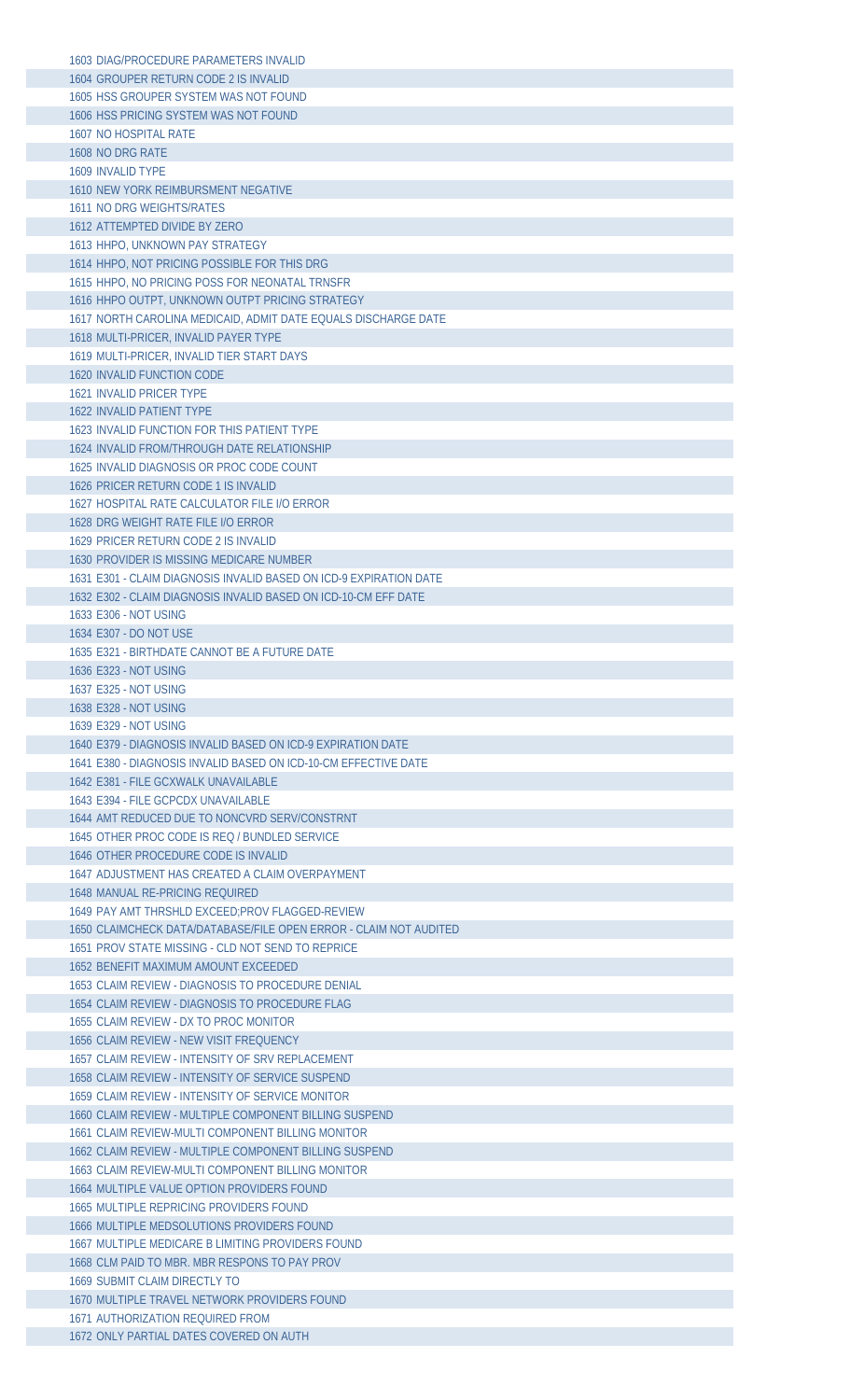| 1674 CLAIM UNIT TYPE NOT MATCH AUTH UNIT TYPE         |  |
|-------------------------------------------------------|--|
|                                                       |  |
| 1675 MODIFIER IS INVALID                              |  |
| 1676 PROC NOT SUPPORT TECH COMPONENT MODE             |  |
| 1677 PROC NOT SUPPORT PROF COMP MODIFIER              |  |
| 1678 PROC NOT SUPPORT MULTIPLE PROC MODF              |  |
| 1679 PROC NOT SUPPORT BILATERAL PROC MODF             |  |
|                                                       |  |
| 1680 PROC NOT SUPPORT ASST SURGERY MODF               |  |
| 1681 PROC NOT SUPPORT CO-SURGERY MODIFIER             |  |
| 1682 PROC IS NOT VALID FOR PATIENT GENDER             |  |
| 1683 PROCEDURE IS NOT VALID FOR PATIENT AGE           |  |
| 1684 MULTIPLE PROCPAY PERCENTAGE APPLIED              |  |
| 1685 AUTO-RECOVERY OF SUBROGATION REQUIRED            |  |
| 1686 CLM PAYMENT APPLIED TO ONGOING SUBRO CASE        |  |
| 1687 CLAIM PART OF PENDING SUBROGATION CASE           |  |
| 1688 POSSIBLE SUBROGATION EXISTS. INFO REQUIRED       |  |
| 1690 RESUBMIT CLM W/ MEDICARE/OHC REMIT ADVICE        |  |
| 1691 VA CLAIM - NO MEMBER LIABILITY ASSESSED          |  |
| 1692 MANUAL OVERRIDE                                  |  |
| 1693 NPI SELF CHECK DIGIT IS INVALID                  |  |
|                                                       |  |
| 1694 NOT ACCEPTED AFTER 5/23/07 W/OUT VALID NPL       |  |
| 1695 CLAIM SUSPENDED DUE TO W9 PROVIDER VALIDATION    |  |
| 1696 PRIVATE ROOM CHRG-VALUE CODE/AMT INVALID         |  |
| 1697 CODE IS INVALID / NOT VALID FOR SERV DATE        |  |
| 1698 CODE IS VALID FOR SERV DATE, NOT ELIG ASC        |  |
| 1699 INVALID GROUPER TYPE                             |  |
| 1700 INVALID FROM/THRU DATE RELATIONSHIP              |  |
| 1701 INVALID PRINCIPAL DIAGNOSIS CODE                 |  |
| 1702 DX/OP FILE I/O ERROR                             |  |
| 1703 EDIT RULE FILE I/O ERROR                         |  |
| 1704 EDIT RETURN CODE IS INVALID                      |  |
| 1705 INVALID EDITOR OPERATION CODE                    |  |
| 1706 NUMBER OF PROCEDURES < 1                         |  |
| 1707 OPCODE = 4 OR 5 AND MAXCCIERR < 1                |  |
|                                                       |  |
| 1708 UNSUPPORTED BILL TYPE                            |  |
| 1709 NUMBER OF DIAGNOSES < 1                          |  |
| 1710 NO MATCH ACE OVRRIDE ID FOUND IN ACERLE FILE     |  |
| 1711 ERROR OPENING ACE CODE FILE                      |  |
|                                                       |  |
| 1712 ERROR OPENING CCI PAIRS FILE                     |  |
| 1713 ERROR OPENING OCE/CCI PAIRS FILE                 |  |
| 1714 ERROR OPENING ACERULE FILE                       |  |
| 1715 NO APG RATE RECORD                               |  |
| 1716 PRICER TYPE NOT LICENSED                         |  |
|                                                       |  |
| 1717 CASE NOT PRICED                                  |  |
| 1718 ER VISIT/NONEMERGNT DIAG, PAY REDUCED            |  |
| 1719 INTEREST AND/OR PENALTY INCLUDED                 |  |
| 1720 NONE OF DX ON LINE MEET MED NEC FOR PROC         |  |
| 1721 DX ON LINE MEET MED NEC FOR PROC, H/E NOT PRIM   |  |
| 1722 PRIMRY DX ON LINE NOT MEET MED NEC FOR PROC      |  |
| 1723 SEC DX ON LINE MISS/NOT MEET MED NEC FOR PROC    |  |
| 1724 TERTRY DX ON LINE MISS/NOT MEET MED NEC FOR PROC |  |
| 1725 REQ MOD IS NEEDED TO MEET MED NECFOR PROC        |  |
| 1726 PTS AGE NOT MEET POLICY FOR PROC                 |  |
| 1727 DX NOT MEET CODE TO CODE DX GUIDELNS FOR PROC    |  |
| 1728 MOD NEEDED WHEN CODE-TO-CODE RELATION W/ PROC    |  |
| 1729 NEED ADDL PROC TO MEET GUIDE WHEN BILL PROC      |  |
| 1730 PER LCD/NCD, FREQ FOR PROC HAS BEEN EXCEEDED     |  |
|                                                       |  |
| 1731 POS DOES NOT MEET GUIDE FOR PROC                 |  |
| 1732 PER LCD/NCD, PTS GENDER DNM GUIDE FOR PROC       |  |
| 1733 PROC REQ MOD WHEN BILLED IN THIS POS             |  |
| 1734 ACCT ID CANNOT BE LOCATED IN THE ACCTS LIST      |  |
| 1735 SURG PROC CXWLK TO ANESTH PROC FOR CLAIM EDIT    |  |
| 1736 PROC BILLED NOT LISTED AS ANESTH/NURSE ANESTH    |  |
| 1737 ONLY ALW ANESTH CODE W/HIGHEST VALUE PER OR SESS |  |
| 1738 BEGIN/END DOS INVID/MISS OR BEGIN DOS>PT DOB     |  |
| 1739 REVIEW PROC FOR POSS BILAT REDUC/PAY ADJ/25%     |  |
| 1740 THE PLACE OR SERVICE IS MISSING OR INVALID       |  |
| 1741 UNABLE TO CXWALK SURG CODE TO ANESTH CODE        |  |
| 1742 PROC CODE NOT TYPICAL FOR AGE OF PT              |  |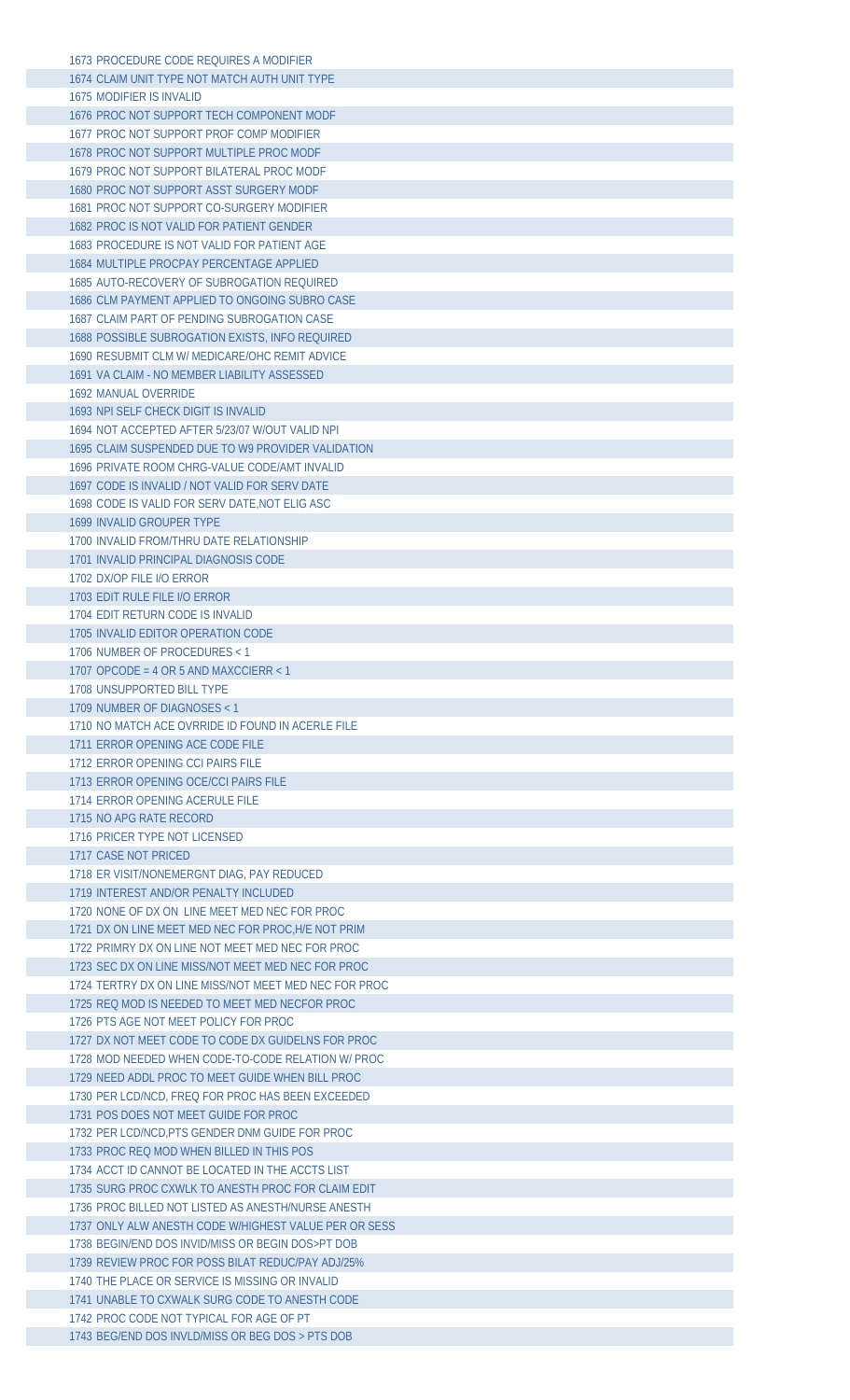| 1744 PROCEDURE CODE HAS BEEN DELETED                                                 |
|--------------------------------------------------------------------------------------|
| 1745 PROC CODE IS TYPICALLY CONSIDERED COSMETIC                                      |
| 1746 PROC CODE IS INVALID, MISSING OR DISABLED                                       |
| 1747 PROC NOT TYPICALLY FOR PT WHOSE GENDER IS M                                     |
|                                                                                      |
| 1748 USE OF MODIFIER 59 MAY REQ SUPPORTING DOCS                                      |
| 1749 THIS LINE IS POSSIBLE DUPLICATE                                                 |
| 1750 PATIENTS DOB IS MISSING/INVALID OR AFTER DOS                                    |
| 1751 DISCREPANCY DETECTED BTWN NO OF UNITS AND DOS                                   |
| 1752 CLAIM IS POSSIBLE DUPLICATE                                                     |
|                                                                                      |
| 1753 PROC W/N GLBL PERIOD OF 30 DAYS OF PREV PROC                                    |
| 1754 PROC W/N GLBL PERIOD OF 90 DAYS OF PREV PROC                                    |
| 1755 DX CODE IS NOT TYPICAL FOR AGE OF PATIENT                                       |
| 1756 NONE OF DX ON LINE ARE FREQ ASSOC DX FOR PROC                                   |
| 1757 DIAGNOSIS CODE IS INVALID OR INACTIVE                                           |
|                                                                                      |
| 1758 THERE IS NO PRIMARY DX FOR THIS PROCEDURE                                       |
| 1759 REPLACE SURG CPT W/ANESTH CODE                                                  |
| 1760 DX IS NON-SPECIFIC DX; REQUIRES 4TH/5TH DIGIT                                   |
| 1761 MODIFIER COMBO CANNOT BE BILLED ON SAME LINE                                    |
| 1762 MODIFIER IS INVALID OR DISABLED                                                 |
|                                                                                      |
| 1763 PROC CONSIDERED INVESTIGATIONAL/EXPERIMENTAL                                    |
| 1764 DIAGNOSIS IS NOT TYPICAL FOR GENDER                                             |
| 1765 PROC REQ MOD 26 IF BILL PRO IN PLACE OF SERV 22                                 |
| 1766 MEDCR RESTRICT FOR ASSTS AT SURGERY APPLIES                                     |
| 1767 PER MEDCR, USUAL PAY ADJST FOR BILAT PROC N/A                                   |
| 1768 PAY FOR PROC ALWYS BUNDLED                                                      |
|                                                                                      |
| 1769 PAY BUNDLE INTO OTH SERV BILL SM DAY/SM PROV                                    |
| 1770 BILLING FOR CO-SURGNS NOT PERMITTED FOR PROC                                    |
| 1771 PROC REQ DOC REV TO ESTB MED NEC OF SRG ASST                                    |
| 1772 PROC REQ DOC REVW TO ESTB MED NEC OF 2 SURGNS                                   |
| 1773 PROC REQ DOC TO ESTABL MED NEC OF SURG TEAM                                     |
|                                                                                      |
| 1774 PROC W/DAILY FREQ OF 1 EXCEEDED FOR DOS                                         |
| 1775 PROC W/IN GLOBAL PRD OF HX PROC FOR SAME COND                                   |
| 1776 ASST SURGEON MOD IS NOT APPROPRIATE FOR PROC                                    |
| 1777 PROC BUNDLED WHEN OTHR BILLED SM DAY/SM PRV                                     |
| 1778 PROC DOES NOT TYP REO PERFORM BY PHYS IN POS                                    |
|                                                                                      |
| 1779 PROCEDURE CODE IS NOT COVERED BY MEDICARE                                       |
| 1780 PROC CODE IS NOT VALID FOR MEDICARE PURPOSES                                    |
| 1781 USE OF MODIFIER IS NOT TYPICAL FOR PROC CODE                                    |
| 1782 REVW PROC FOR POSS MULTI REDUCTION/PAY ADJST                                    |
| 1783 PROC IS PT SRV, NO PAY IS MADE DUE TO POS                                       |
|                                                                                      |
| 1784 TEAM SURGERY IS NOT PERMITTED FOR PROCEDURE                                     |
| 1785 HX PROC CODE HAS A UNBUNDLED RELATIONSHIP                                       |
| 1786 PROC WAS BILLED ON SAME DAY AS E/M CODE                                         |
| 1787 DX DESCRIBE EXTRNL CAUSE OR REO ICD FOR DISEASE                                 |
|                                                                                      |
| 1788 PT SAW PRV W/IN LAST 3 YRS: ESTB E/M CODE S/B PD                                |
| 1789 PATIENT ID IS MISSING                                                           |
| 1790 MOD 26 NOT APPR: PROC IS 100% PRO OR TECH                                       |
| 1791 PROCEDURE CODE WAS UNBUNDLED                                                    |
| 1792 PROC NOT TYP PERFORMED BY A PHYSICIAN AT POS                                    |
|                                                                                      |
| 1793 PROC REDUC APPLD FOR SA/CO-SURG/TEAM SURGERY                                    |
| 1794 PREOP SERV 1 DAY BFRE/SM DAY AS HX SURG PROC                                    |
| 1795 PROC NOT ALLOWED AS PART OF GLOBAL PCKG                                         |
| 1796 PROVIDER ID IS MISSING                                                          |
| 1797 GENDER FOR PT IS EITHER MISSING OR INVALID                                      |
|                                                                                      |
| 1798 >1 PROC ON SAME DOB W/SA MOD; ONLY 1 SA /PROC                                   |
| 1799 PROC CODE TYPICALLY REQUIRES NOT SURG ASST                                      |
| 1800 DX COULD INVOLVE TPL AND/OR SUBRO OF BENEFITS                                   |
| 1801 PROC CODE IS AN UNLISTED PROC OR SERVICE                                        |
| 1802 RETAIN PROC-TRNSFR RELATION ON OTHER CLAIM                                      |
|                                                                                      |
| 1803 REMOVE HX PROC-TRNSFR RELATION ON OTHER CLAIM                                   |
| 1804 RETAIN HX PROC-TX RELATIONSHIP ON OTHER CLAIM                                   |
| 1805 DENY PROC - TRANSFER RELATIONSHIP IS 27465                                      |
| 1806 ADD PROCEDURE CODE TO THE CURRENT CLAIM                                         |
|                                                                                      |
| 1807 APC PROCESSING HAS BEEN APPLIED                                                 |
| 1808 INVALID TOOTH SURFACE 2                                                         |
| 1809 INVALID TOOTH SURFACE 3                                                         |
| 1810 INVALID TOOTH SURFACE 4                                                         |
|                                                                                      |
|                                                                                      |
| 1811 INVALID TOOTH SURFACE 5                                                         |
| 1812 OTHER PROC CODE IS NOT VALID FOR DATE<br>1813 INVALID AGE; NOT IN RANGE 0 - 124 |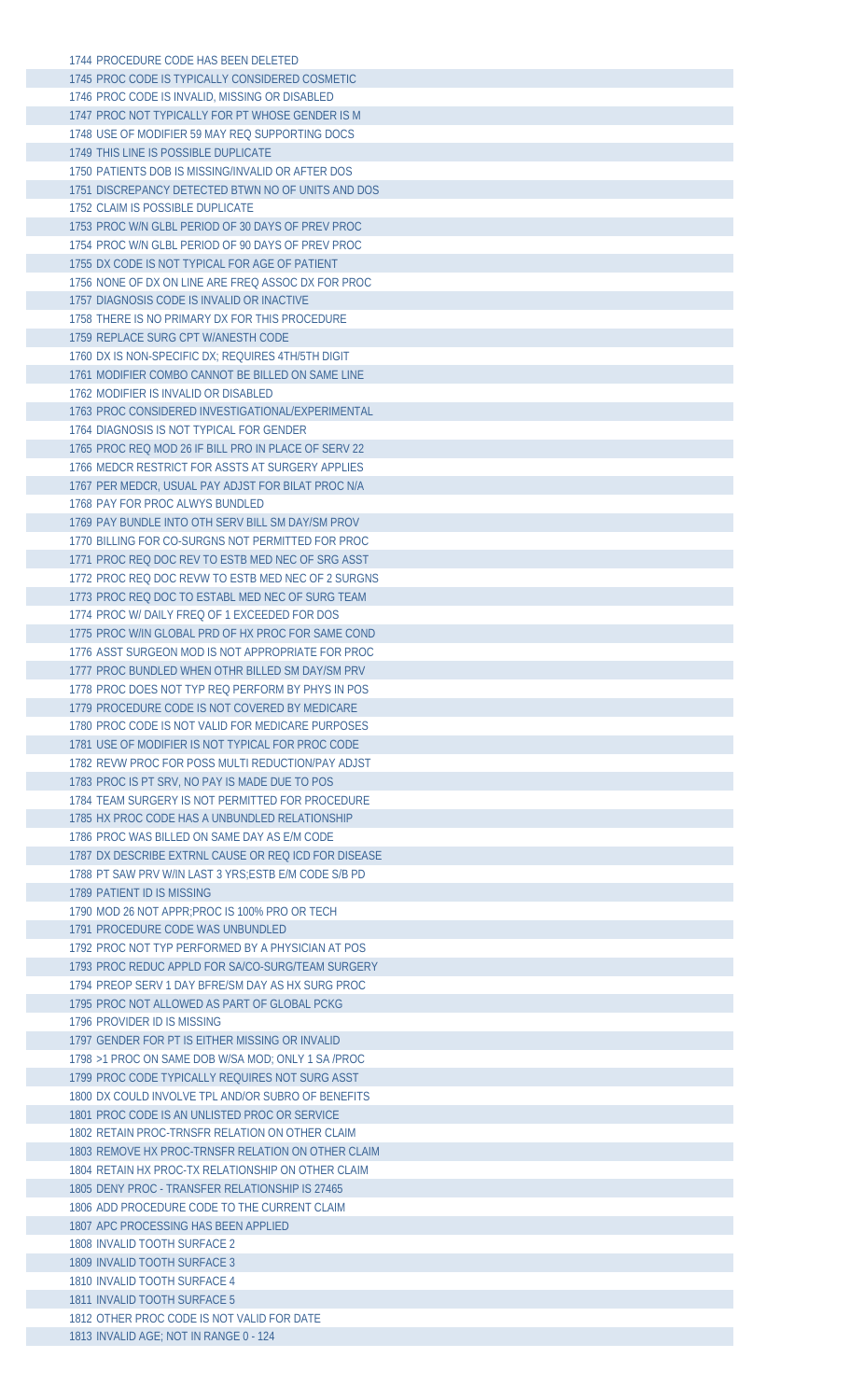| 1814 MEMBER GENDER IS REQUIRED/INVALID                                                      |
|---------------------------------------------------------------------------------------------|
| 1815 INVALID DISCHARGE DISPOSITION/PATIENT STATUS                                           |
| 1816 INVALID BIRTHWEIGHT                                                                    |
| 1817 ALL O.R. PROCEDURES ARE UNSPECIFIC                                                     |
| 1818 TWO OR MORE DIFF JOINT PROCS ARE PRESENT                                               |
| 1819 AGE OR GENDER AND DIAGNOSIS ARE INCONSISTENT                                           |
| 1820 MEDICARE MAY BE SECONDARY PAYER                                                        |
| 1821 INVALID PROC CODE FOR DRG/APC PROCESSING                                               |
|                                                                                             |
| 1822 INVALID PATIENT SEX FOR PROCEDURE CODE                                                 |
| 1823 MEDICARE MAY BE SECONDARY PAYER                                                        |
| 1824 NON-COVERED FOR REASON OTHER THAN STATUTE                                              |
| 1825 QUESTIONABLE COVERED SERVICE                                                           |
| 1826 SEPARATE PAYMENT FOR SERVICE IS NOT PROVIDED                                           |
| 1827 SITE OF SERVICE NOT INCLUDED IN OPPS                                                   |
| 1828 SERVICE UNITS OUT OF RANGE FOR PROCEDURE                                               |
| 1829 MULTIPLE BILATERAL PROC WITHOUT MOD 50                                                 |
| 1830 INAPPROPRIATE SPECIFICATION OF BILAT PROC                                              |
| 1831 INPATIENT PROCEDURE                                                                    |
| 1832 MUT EXCLUSIVE PROC IS NOT ALLOWED BY NCCL                                              |
| 1833 CODE 2 OF CODE PAIR NOT ALLOWED BY NCCL                                                |
| 1834 VISIT SAME DAY AS TYPE T OR S W/O MOD 25                                               |
| 1835 INVALID DATE OF SERVICE                                                                |
|                                                                                             |
| 1836 TERMINATED BILATERAL PROCEDURE                                                         |
| 1837 INCONSIST INPLANTED DEVICE & ASSOC PRC                                                 |
| 1838 MUTUALLY EXCL PROC-ALLOWED WITH NCCI MOD                                               |
| 1839 CODE 2 OF CODE PAIR-ALLOWED WITH NCCI MOD                                              |
| 1840 INVALID/MISSING REVENUE CODE                                                           |
| 1841 MULTI MED VISITS SAME DAY W/SAME REV CODE                                              |
| 1842 TRANSFUSE/BLOOD PROD W/O SPEC OF BLOOD PROD                                            |
| 1843 OBS REV CODE ON LINE W/ NON OBS HCPCS CODE                                             |
| 1844 INPATIENT SEPARATE PROCEDURES NOT PAID                                                 |
| 1845 SERVICE IS NOT SEPARATELY PAYABLE                                                      |
| 1846 REVENUE CENTER REQUIRES HCPCS CODE                                                     |
| 1847 SERVICE ON SAME DAY AS INPATIENT PROCEDURE                                             |
| 1848 NON-COVERED BASED ON STATUTORY EXCLUSION                                               |
|                                                                                             |
| 1849 MULTIPLE OBSERVATIONS OVERLAP IN TIME                                                  |
| 1850 OBSERVATION DOES NOT MEET MINIMUM HOURS                                                |
|                                                                                             |
| 1851 G0378 & G0379 ONLY ALLWD W/ BILL TYPE13X                                               |
| 1852 MULTIPLE CODES FOR THE SAME SERVICE                                                    |
| 1853 NON-REPORTABLE FOR SITE OF SERVICE                                                     |
| 1854 E/M COND NOT MET. G0244 NOT 12/31 OR 1/1                                               |
| 1855 COMPOSITE E/M CODITION NOT MET FOR OBS                                                 |
| 1856 G0379 ONLY ALLOWED WITH G0378                                                          |
| 1857 CLINIC TRIAL REQ V707 AS OTH THAN PRIM DX                                              |
| 1858 USE OF MOD CA W/ > 1 PROC NOT ALLOW                                                    |
| 1859 SERVICE CAN ONLY BE BILLED TO THE DMERC                                                |
|                                                                                             |
| 1860 CODE NOT RECOGNIZED BY OPPS                                                            |
| 1861 OT CODE ONLY BILLED ON PARTIAL HOSP CLAIMS                                             |
| 1862 AT SERV NOT PAY OUTSIDE PARTIAL HOSP PROG                                              |
| 1863 REVENUE CODE NOT RECOGNIZED BY MEDICARE                                                |
| 1864 CODE REOUIRES MANUAL PRICING                                                           |
| 1865 SERVICE PROVIDED PRIOR TO FDA APPROVAL                                                 |
| 1866 SERV PROV PRIOR TO DATE OF NCD APPROVAL                                                |
| 1867 SERVICE PROVIDED OUTSIDE APPROVAL PERIOD                                               |
| 1868 CA MODIFIER ROUIRES PT STATUS CODE 20                                                  |
| 1869 CLAIM LACKS REQUIRED DEVICE CODE                                                       |
| 1870 SERVICE NOT BILLABLE TO THE FI/MAC                                                     |
| 1871 INCORRECT BILLING OF BLOOD AND BLOOD PRODUCTS                                          |
| 1872 UNITS > 1 FOR BILAT PROC BILLD W/ MOD 50                                               |
| 1873 INCORRECT BILLING OF MODIFIER FB OR FC                                                 |
| 1874 TRMA RESP CC CD W/O REV CD 068X & CPT99291                                             |
| 1875 CLAIMS LACKS ALLOWED PROCEDURE CODE                                                    |
|                                                                                             |
| 1876 CLAIMS LACKS REQUIRED RADIOPHARMACEUTICAL                                              |
| 1877 DO NOT CODE SERVICES ESSENTIAL TO PROCEDURE                                            |
| 1878 CODE IS A CPT SEPARATE PROCEDURE                                                       |
| 1879 CODE ONLY MORE EXTNSV PROC FOR SAME SITE                                               |
| 1880 W/ AND W/OUT CODES SHLD NOT USED TOGETHER                                              |
| 1881 ANESTH SHLD NOT SEP WHEN ADMIN BY OPER MD                                              |
| 1882 DO NOT CODE LAB SERV SEP;CODE LAB PANEL<br>1883 REPORT CODE FOR COMPLETED SERVICE ONLY |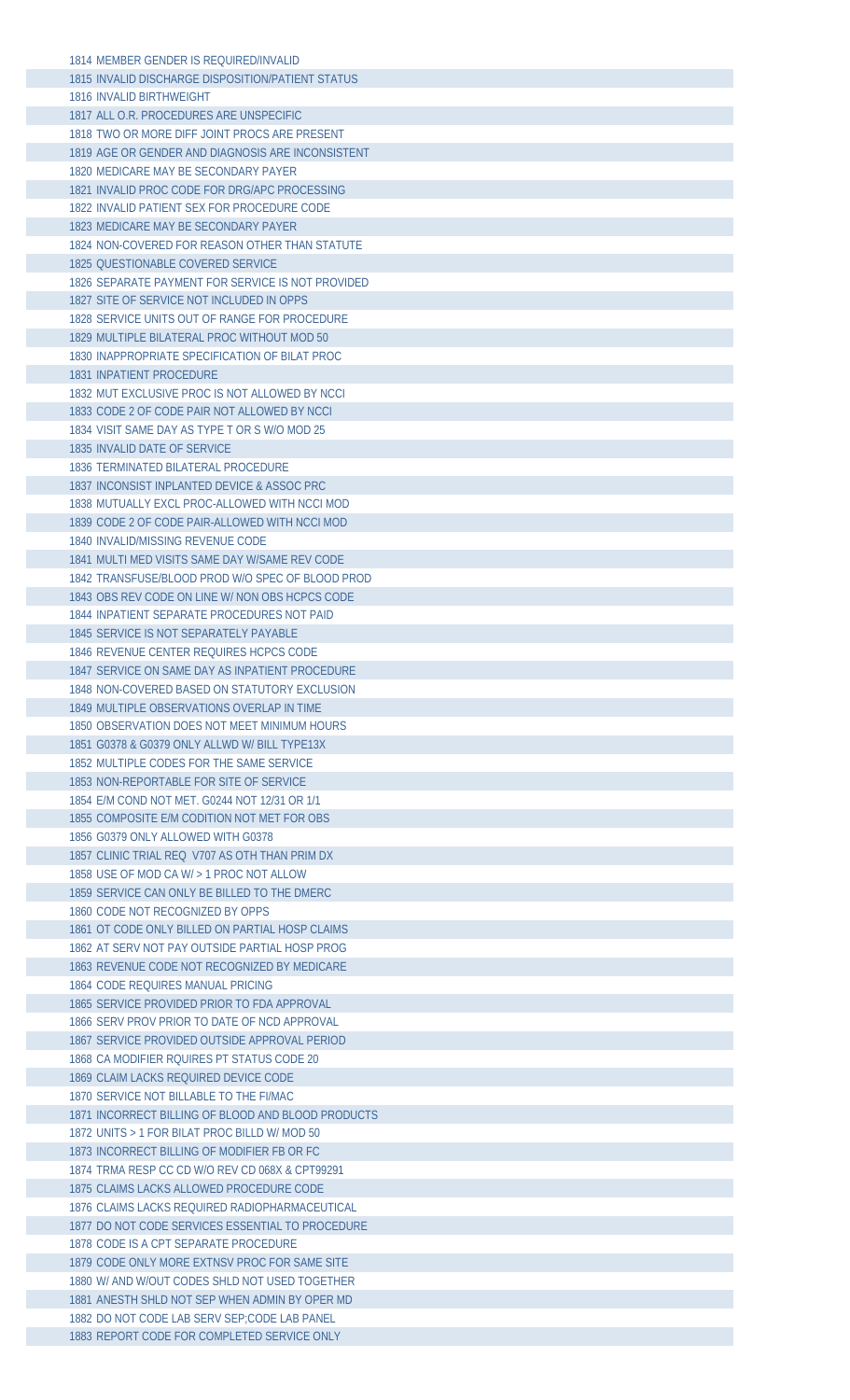| 1884 DO NOT CODE SERVICES INTEGRAL TO PROCEDURE                                            |
|--------------------------------------------------------------------------------------------|
| 1885 CODES-NOT BE REPRTD TOGETHER PER CPT GUIDE                                            |
| 1886 CODES-NOT BE REPRTD TOGETHER PER DEFINITION                                           |
| 1887 THESE SERV NOT TYPICALLY PERFORMD TOGETHER                                            |
| 1888 MEDICARE IP PSYCHIATRIC ONLY INVALID ALC                                              |
| 1889 MEDICARE IP PSYCH;# OF ECT TXS NOT CODED                                              |
| 1890 MEDICARE IP PSYCH; INVALID OCCUR SPAN                                                 |
| 1891 MEDICARE IP PSYCH; ECT UNITS W/O ICD9 PRC                                             |
| 1892 MEDICARE LONG TERM CARE ONLY                                                          |
|                                                                                            |
| 1893 POA INDICATOR IS REQUIRED                                                             |
| 1894 DIFFERENCE BETWEEN PRIVATE & SEMI-PRIVATE ROOM RATE NOT COVERED                       |
| 1895 INVALID BILL TYPE (EASYGROUP)                                                         |
| 1896 DENIAL CLAIM (EASYGROUP)                                                              |
| 1897 INVALID SERVICE DATES OR FROM-THRU DATES (EASYGROUP)                                  |
| 1898 CLAIM DENIED, REJECTED, OR RTP BY ACE (EASYGROUP)                                     |
| 1899 INVALID PARTIAL HOSPITALIZATION CLAIM (EASYGROUP)                                     |
| 1900 INCORRECT BILLING OF REVENUE CODE WITH HCPCS (EASYGROUP)                              |
| 1901 MENTAL HEALTH CODE NOT APPROVED FOR PARTIAL HOSPITALIZATION PROGRAM (EASYGROUP)       |
| 1902 MENTAL HEALTH SERVICE NOT PAYABLE OUTSIDE PARTIAL HOSPITALIZATION PROGRAM (EASYGROUP) |
| 1903 CHARGES EXCEEDS TOKEN CHARGE(\$1.01) (EASYGROUP)                                      |
| 1904 SERVICE PROVIDED ON OR ATER EFFECTIVE DATE OF NCD NON-COVERAGE (EASYGROUP)            |
|                                                                                            |
| 1905 PCN MATCH FOUND, DUPLICATE CLAIM                                                      |
| 1906 PCN MATCH FOUND, MULTIPLE DUPLICATE CLAIMS                                            |
| 1907 DIAGNOSIS/GENDER CONFLICT (EASYGROUP)                                                 |
| 1908 MEDICARE AS SECND PAYER ALERT (EASYGROUP)                                             |
| 1909 E-CODE AS REASON FOR VISIT (EASYGROUP)                                                |
| 1910 NO HIPPS CODE ON CLAIM (EASYGROUP)                                                    |
| 1911 PRICER TYPE NOT LICENSED (EASYGROUP)                                                  |
| 1912 TOTAL UNITS EXCEED PATIENTS LENGTH OF STAY (EASYGROUP)                                |
| 1913 MEDSNF RECORD NOT FOUND (EASYGROUP)                                                   |
| 1914 NO WEIGHTS (EASYGROUP)                                                                |
| 1915 ERROR READING MEDSNF FILE (EASYGROUP)                                                 |
| 1916 ERROR READING RATESNF FILE (EASYGROUP)                                                |
| 1917 ERROR READING FEE SCHEDULE FILE (EASYGROUP)                                           |
|                                                                                            |
|                                                                                            |
| 1918 INITIALIZATION ERROR (EASYGROUP)                                                      |
| 1919 ERROR ALLOCATING MEMORY (EASYGROUP)                                                   |
| 1920 PARAMETER PASSING ERROR (EASYGROUP)                                                   |
| 1921 INVALID DIAGNOSIS (EASYGROUP)                                                         |
| 1922 DIAGNOSIS/AGE CONFLICT (EASYGROUP)                                                    |
| 1923 COMPUTED AGE IS GREATER THATN 140 YEARS (EASYGROUP)                                   |
| 1924 SUBMITTED AGE IS INVALID (EASYGROUP)                                                  |
| 1925 BIRTH DATE BEFORE ADMISSION DATE/FROM DATE(EASYGROUP)                                 |
| 1926 INVALID BIRTH DATE (EASYGROUP)                                                        |
|                                                                                            |
| 1927 INVALID ADMISSION DATE/FROM DATE(EASYGROUP)                                           |
| 1928 SELF CARE, EATING (FIM39A, ADM VALUE) IS OUT OF RANGE (EASYGROUP)                     |
| 1929 SELF CARE, GROOMING (FIM39B, ADM VALUE) IS OUT OF RANGE (EASYGROUP)                   |
| 1930 SELF CARE, BATHING (FIM39C, ADM VALUE) IS OUT OF RANGE (EASYGROUP)                    |
| 1931 SELF CARE, DRESSING UPPER BODY(FIM39D, ADM VALUE) IS OUT OF RANGE (EASYGROUP)         |
| 1932 SELF CARE, DRESSING LOWER BODY(FIM39E, ADM VALUE) IS OUT OF RANGE (EASYGROUP)         |
| 1933 SELF CARE, TOILETING(FIM39F, ADM VALUE) IS OUT OF RANGE (EASYGROUP)                   |
| 1934 SPHINCTER CONTROL, BLADDER MANAGEMENT (FIM39G, ADM VALUE) IS OUT OF RANGE(EASYGROUP)  |
| 1935 SPHINCTER CONTROL, BOWEL MANAGEMENT (FIM39H, ADM VALUE) IS OUT OF RANGE (EASYGROUP)   |
| 1936 TRANSFERS, BED, CHAIR, WHEELCHAIR (FIM39I, ADM VALUE) IS OUT OF RANGE (EASYGROUP)     |
| 1937 TRANSFERS, TOILET (FIM39J, ADM VALUE) IS OUT OF RANGE (EASYGROUP)                     |
| 1938 LOCOMOTION, WALK/WHEELCHAIR(FIM39L, ADM VALUE) IS OUT OF RANGE (EASYGROUP)            |
| 1939 LOCOMOTION, STAIRS (FIM39M, ADM VALUE) IS OUT OF RANGE (EASYGROUP)                    |
| 1940 COMPREHENSION(FIM39N, ADM VALUE) IS OUT OF RANGE (EASYGROUP)                          |
| 1941 EXPRESSION(FIM39O, ADM VALUE) IS OUT OF RANGE (EASYGROUP)                             |
| 1942 SOCIAL INTERACTION(FIM39P, ADM VALUE) IS OUT OF RANGE (EASYGROUP)                     |
|                                                                                            |
| 1943 PROBLEM SOLVING(FIM39Q, ADM VALUE) IS OUT OF RANGE (EASYGROUP)                        |
| 1944 MEMORY (FIM39R, ADM VALUE) IS OUT OF RANGE (EASYGROUP)                                |
| 1945 IMPAIRMENT GROUP CODE IS INVALID (EASYGROUP)                                          |
| 1946 TOTAL MOTOR SCORE, ADMISSION, OUT OF RANGE (EASYGROUP)                                |
| 1947 TOTAL COGNITIVE SCORE, ADMISSION, OUT OF RANGE(EASYGROUP)                             |
| 1948 NO CMG RATE RECORD(EASYGROUP)                                                         |
| 1949 INVALID PAYOR TYPE (EASYGROUP)                                                        |
| 1950 LOS VALUE REQUIRED, MUST BE GREATER THAN ZERO (EASYGROUP)                             |
| 1951 LOS < (THRUDATE - FROMDATE) AND NON-INTERRUPTED STAY(EASYGROUP)                       |
| 1952 DISCHARGE STATUS IS MISSING(EASYGROUP)<br>1953 CMG/HIPPS CODE MISSING(EASYGROUP)      |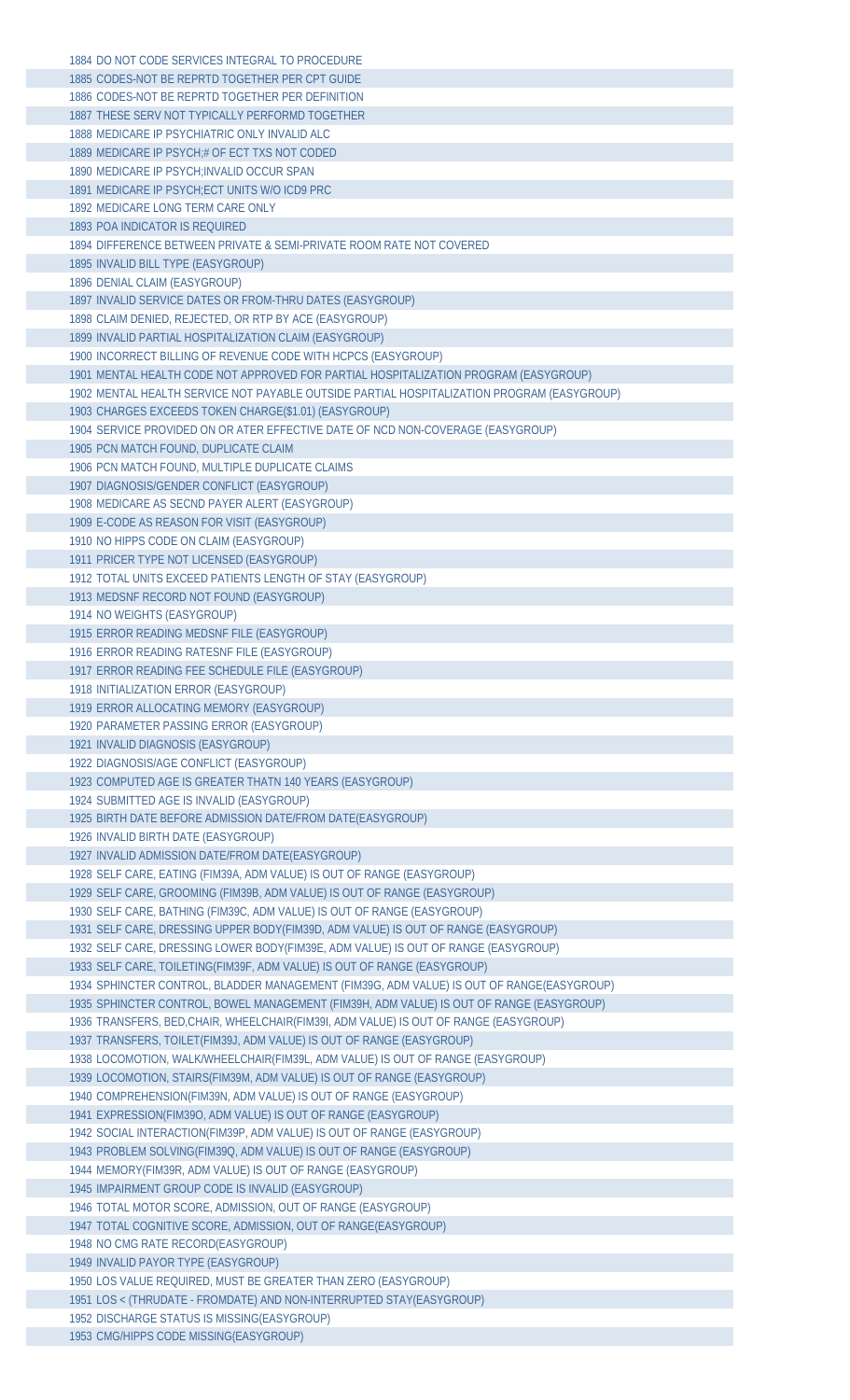| 1954 RIC CODE INVALID (EASYGROUP)                                                   |
|-------------------------------------------------------------------------------------|
| 1955 CMG/HIPPS ALOS IS MISSING; REQUIRED FOR TRANFER CALCULATION(EASYGROUP)         |
| 1956 NO MATCHING ACE OVERRIDE ID FOUND IN ACERULE FILE (EASYGROUP)                  |
| 1957 NO APG RATE RECORD (EASYGROUP)                                                 |
| 1958 MEDICARE INPATIENT PSYCHIATRIC ONLY INVALID ALC (EASYGROUP)                    |
| 1959 MEDICARE INPATIENT PSYCHIATRIC ONLY;# OF ECT TREATMENTS NOT CODED (EASYGROUP)  |
| 1960 MEDICARE INPATIENT PSYCHIATRIC ONLY; INVALID OCCURANCE SPAN (EASYGROUP)        |
| 1961 MEDICARE INPATIENT PSYCHIATRIC ONLY; ECT UNITS W/O ICD-9 PRC (EASYGROUP)       |
| 1962 MEDICARE LONG TERM CARE ONLY (EASYGROUP)                                       |
| 1963 PRESENT ON ADMISSION INDICATOR IS REQUIRED BUT IS INVALID (EASYGROUP)          |
| 1964 N434-MISSING/INCOMPLETE/INVALID PRESENT ON ADMISSION INDICATOR - 1964          |
|                                                                                     |
| 1966 MBR PROG PARTIC FALLS W/IN SERV DATE SPAN                                      |
| 1967 TAXONOMY CODE IS INVALID FOR SERV DATES                                        |
| 1968 INVALID ADMISSION AND/OR DISCHARGE DATE (EASYGROUP)                            |
| 1969 PROMPT PAY PROVIDER CLAIM                                                      |
| 1970 PCN MATCH FOUND, DUPLICATE CLAIM                                               |
| 1971 PCN MATCH FOUND, MULTIPLE DUPLICATE CLAIMS                                     |
| 1972 B4-LATE FILING PENALTY                                                         |
| 1973 N211-YOU MAY NOT APPEAL THIS DECISION                                          |
| 1974 25.3-APPEAL RIGHTS NOT APPLIC FOR CLAIM                                        |
| 1975 REVIEW FOR POSSIBLE MEDICARE TIMELY FILING EXCEPTION                           |
| 1976 REVIEW POSS TIMELY FILING EXCEP                                                |
| 1977 29-FILING TIME LIMIT HAS EXPIRED(MEDICARE)                                     |
| 1978 FILING TIME LIMIT HAS EXPIRED                                                  |
| 1979 LATE FILING PENALTY                                                            |
| 1980 ADMISSION DATE IS LESS THAN CLAIM FROM DATE                                    |
| 1981 ADMISSION DATE IS GREATER THAN CLAIM TO DATE                                   |
| 1982 DISCHARGE DATE IS GREATER THAN CLAIM TO DATE                                   |
| 1983 DISCHARGE DATE IS LESS THAN CLAIM FROM DATE                                    |
| 1984 DIAGNOSIS 5 INDICATES POSSIBLE WORKERS COMPENSATION/AUTO CLAIM                 |
| 1985 DIAGNOSIS 5 INDICATES POSSIBLE DENTAL CLAIM                                    |
| 1986 DIAGNOSIS 6 INDICATES POSSIBLE WORKERS COMPENSATION/AUTO CLAIM                 |
| 1987 DIAGNOSIS 6 INDICATES POSSIBLE DENTAL CLAIM                                    |
| 1988 DIAGNOSIS 7 INDICATES POSSIBLE WORKERS COMPENSATION/AUTO CLAIM                 |
| 1989 DIAGNOSIS 7 INDICATES POSSIBLE DENTAL CLAIM                                    |
| 1990 DIAGNOSIS 8 INDICATES POSSIBLE WORKERS COMPENSATION/AUTO CLAIM                 |
| 1991 DIAGNOSIS 8 INDICATES POSSIBLE DENTAL CLAIM                                    |
| 1992 CLAIMCHECK EXPANDED ERROR FILE I/O ERROR                                       |
| 1993 ASSISTANT SURGEON IS SOMETIMES ACCEPTABLE FOR THIS PROCEDURE, PLEASE REVIEW    |
| 1994 ASSISTANT AT SURGERY IS SOMETIMES ACCEPTABLE FOR THIS PROCEDURE, PLEASE REVIEW |
| 1995 ASSISTANT AT SURGERY DENIED FOR THIS PROCEDURE                                 |
| 1996 CCI (OR OCE) INCIDENTAL PROCEDURE; SHOULD NOT BE REIMBURSED                    |
| 1997 CCI (OR OCE) MUTUALLY EXCLUSIVE PROCEDURE; SHOULD NOT BE REIMBURSED            |
| 1998 PROCEDURE WOULD HAVE DENIED BUT MODIFIER OVERRODE EDIT, PLEASE REVIEW          |
| 1999 CMS REQUIRES 9 DIGIT PROVIDER ZIP CODE TO PROPERLY PRICE SERVICES              |
| 2000 SERVICE LINE COB REQUIRED/MISSING                                              |
| 2001 PAYMENT IS SUBJECT TO DIAGNOSTIC IMAGING CAP                                   |
| 2002 UPN IS REQUIRED FOR THE PROCEDURE CODE                                         |
| 2003 PROCEDURE CODE DOES NOT ALLOW A UPN                                            |
| 2004 UPN/NDC IS NOT VALID FOR THE PROCEDURE CODE                                    |
| 2005 UPN IS VALID FOR THE PROCEDURE CODE BUT NOT FOR THE SERVICE DATE               |
| 2006 DUPLICATE OF IN PROCESS CLAIM                                                  |
| 2007 DUPLICATE OF SUSPENDED CLAIM                                                   |
| 2008 NDC IS REQUIRED FOR PROCEDURE CODE                                             |
| 2009 PROCEDURE CODE DOES NOT ALLOW A NDC                                            |
| 2010 PCN MATCH FOUND, DUPLICATE OF IN PROCESS CLAIM                                 |
| 2011 PCN MATCH FOUND, DUPLICATE OF SUSPENDED CLAIM                                  |
| 2012 THIS CLAIM IS A REPLACEMENT OF CLAIM ID                                        |
| 2013 > 1000 BENEFITS ELIGIBLE FOR SERVICES ON CLAIM                                 |
| 2014 CLAIM SUSPENDED (EASYGroup)                                                    |
| 2015 RETURN CLAIM TO PROV TO CORRECT (RTP)(EASYGroup)                               |
| 2016 CLAIM REJECTED (EASYGroup)                                                     |
| 2017 CLAIM DENIED (EASYGroup)                                                       |
| 2018 CONDITION CODE 21 (EASYGroup)                                                  |
| 2019 INVALID FROM/THRU DATES (EASYGroup)                                            |
| 2020 DATE OUT OF OCE RANGE (EASYGroup)                                              |
| 2021 INVALID AGE (EASYGroup)                                                        |
| 2022 INVALID SEX (EASYGroup)                                                        |
| 2023 ONLY INCIDENTAL SERVICES REPORTED (EASYGroup)                                  |
| 2024 PARTIAL HOSP, NON-MENTAL-HEALTH DX (EASYGroup)                                 |
|                                                                                     |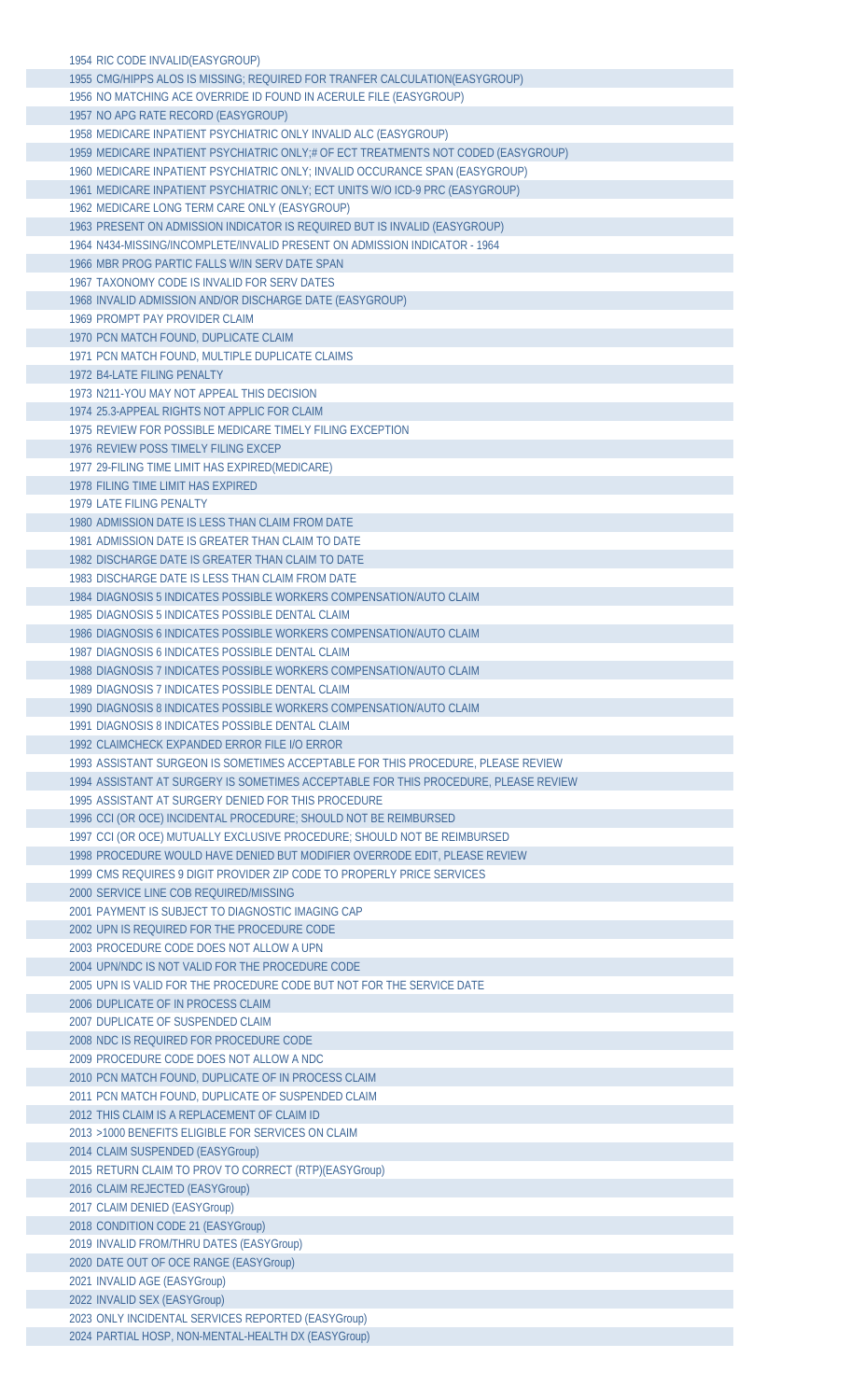| 2025 INSUFFICIENT PARTIAL HOSP SERVICES (EASYGroup)                                            |
|------------------------------------------------------------------------------------------------|
| 2026 PHP SERV W/ PAYSTAT T SERVICE (EASYGroup)                                                 |
| 2027 PHP <4 DAYS W/ INSUFF/INAPPR SERV(EASYGroup)                                              |
| 2028 PHP > 3 DAYS W/ INSUFF PHP SERVICES (EASYGroup)                                           |
| 2029 PHP > 3 DAYS W/ INAPPROPRIATE SERV(EASYGroup)                                             |
| 2030 ONLY MH ED/TX SERV PROVIDED 1 OR MORE DAYS (EASYGroup)                                    |
| 2031 EXTNSVE MH SERV PROVDED PAYSTAT T SERV (EASYGroup)                                        |
|                                                                                                |
| 2032 PHP COND CODE INVLD FOR BILL TYPE (EASYGroup)                                             |
| 2033 TOTAL CHARGES AMOUNT DOES NOT MATCH TOTAL SERVICE LINE CHARGES                            |
| 2034 UPN VALUE IS INVALID                                                                      |
| 2035 NDC VALUE IS INVALID                                                                      |
| 2036 BUNDLED/NON COVERED OR OTHER CODE AVAILABLE                                               |
| 2037 REASON FOR VISIT 1 VALUE OR QUALIFIER IS INVALID                                          |
| 2038 REASON FOR VISIT 2 VALUE OR QUALIFIER IS INVALID                                          |
| 2039 REASON FOR VISIT 3 VALUE OR QUALIFIER IS INVALID                                          |
| 2040 NON-EXEMPT PROVIDER - REQUIRED PRESENT ON ADMISSION INDICATOR MISSING                     |
| 2041 ADMIT DIAGNOSIS/AGE CONFLICT (EASYGroup)                                                  |
| 2042 ADMIT DIAGNOSIS/GENDER CONFLICT (EASYGroup)                                               |
| 2043 PROCEDURE NOT FOUND IN CODE TABLE (EASYGroup)                                             |
|                                                                                                |
| 2044 PROCEDURE NOT VALID FOR SERVICE DATE (EASYGroup)                                          |
| 2045 SERVICES PAID UNDER FEE SCHEDULE OR OTHER PROSPECTIVELY DETERMINED RATE (EASYGroup)       |
| 2046 SERVICE NOT ALLOWED UNDER OPPS ON HOSPITAL OUTPATIENT CLAIM (EASYGroup)                   |
| 2047 INPATIENT SERVICE, NOT PAID UNDER OPPS (EASYGroup)                                        |
| 2048 NON-COVERED SERVICE, NOT PAID UNDER OPPS (EASYGroup)                                      |
| 2049 CORNEAL, CRNA AND HEPATITIS B (EASYGroup)                                                 |
| 2050 DRUG/BIOLOGICAL PASS-THROUGH (EASYGroup)                                                  |
| 2051 PASS-THROUGH DEVICE, BRACHYTHERAPY SOURCE, RADIOPHARMACEUTICALS (EASYGroup)               |
| 2052 NEW DRUG/BIOLOGICAL, TRANSITIONAL PASS-THROUGH PAYMENT (EASYGroup)                        |
| 2053 NON-PASS-THROUGH DRUGS AND BIOLOGICALS (EASYGroup)                                        |
| 2054 INFLUENZA VIRUS OR PNEUMOCOCCAL PNEUMONIA VACCINE(PPV) (EASYGroup)                        |
| 2055 SERVICE NOT BILLABLE TO THE FI/MAC (EASYGroup)                                            |
|                                                                                                |
| 2056 PACKAGED/INCIDENTAL SERVICE (EASYGroup)                                                   |
| 2057 PARTIAL HOSPITALIZATION SERVICE (EASYGroup)                                               |
| 2058 PACKAGED SERVICE SUBJECT TO SEPARATE PAYMENT BASED ON PAYMENT CRITERIA (EASYGroup)        |
| 2059 SIGNIFICANT PROCEDURE, NOT SUBJECT TO DISCOUNTING (EASYGroup)                             |
| 2060 SIGNIFICANT PROCEDURE, SUBJECT TO DISCOUNTING (EASYGroup)                                 |
| 2061 CLINIC OR EMERGENCY DEPARTMENT VISIT (EASYGroup)                                          |
| 2062 INVALID HCPCS, OR BLANK HCPCS AND INVALID REVENUE CODE (EASYGroup)                        |
| 2063 ANCILLARY SERVICE (EASYGroup)                                                             |
|                                                                                                |
|                                                                                                |
| 2064 NON-IMPLANTABLE DME (EASYGroup)                                                           |
| 2065 VALID REVENUE CODE, BLANK HCPCS, NO OTHER STATUS INDICATOR ASSIGNED (EASYGroup)           |
| 2066 CONDITIONALLY BILATERAL (EASYGroup)                                                       |
| 2067 INHERENTLY BILATERAL (EASYGroup)                                                          |
| 2068 INDEPENDENTLY BILATERAL (EASYGroup)                                                       |
| 2069 NOT BILATERAL (EASYGroup)                                                                 |
| 2070 PACKAGED SERVICE (EASYGroup)                                                              |
| 2071 PACKAGED AS PART OF PARTIAL HOSPITALIZATION OR MENTAL HEALTH PER DIEM (EASYGroup)         |
| 2072 SURGICAL CHARGES ARE LESS THAN \$0.01 (EASYGroup)                                         |
| 2073 PACKAGED AS PART OF DRUG ADMINISTRATION APC PAYMENT (EASYGroup)                           |
| 2074 PACKAGED AS PART OF COMPOSITE APC (EASYGroup)                                             |
| 2075 DIAGNOSIS CODE #10 IS INVALID                                                             |
| 2076 DIAGNOSIS CODE #11 IS INVALID                                                             |
| 2077 DIAGNOSIS CODE #12 IS INVALID                                                             |
|                                                                                                |
| 2078 DIAGNOSIS CODE #13 IS INVALID                                                             |
| 2079 DIAGNOSIS CODE #14 IS INVALID                                                             |
| 2080 DIAGNOSIS CODE #15 IS INVALID                                                             |
| 2081 DIAGNOSIS CODE #16 IS INVALID                                                             |
| 2082 DIAGNOSIS CODE #17 IS INVALID                                                             |
| 2083 DIAGNOSIS CODE #18 IS INVALID                                                             |
| 2084 DIAGNOSIS CODE #19 IS INVALID                                                             |
| 2085 DIAGNOSIS CODE #20 IS INVALID                                                             |
| 2086 DIAGNOSIS CODE #21 IS INVALID                                                             |
| 2087 DIAGNOSIS CODE #22 IS INVALID                                                             |
| 2088 DIAGNOSIS CODE #23 IS INVALID                                                             |
| 2089 DIAGNOSIS CODE #24 IS INVALID                                                             |
| 2090 DIAGNOSIS CODE #10 IS NOT VALID FOR DATE                                                  |
| 2091 DIAGNOSIS CODE #11 IS NOT VALID FOR DATE                                                  |
|                                                                                                |
| 2092 DIAGNOSIS CODE #12 IS NOT VALID FOR DATE                                                  |
| 2093 DIAGNOSIS CODE #13 IS NOT VALID FOR DATE<br>2094 DIAGNOSIS CODE #14 IS NOT VALID FOR DATE |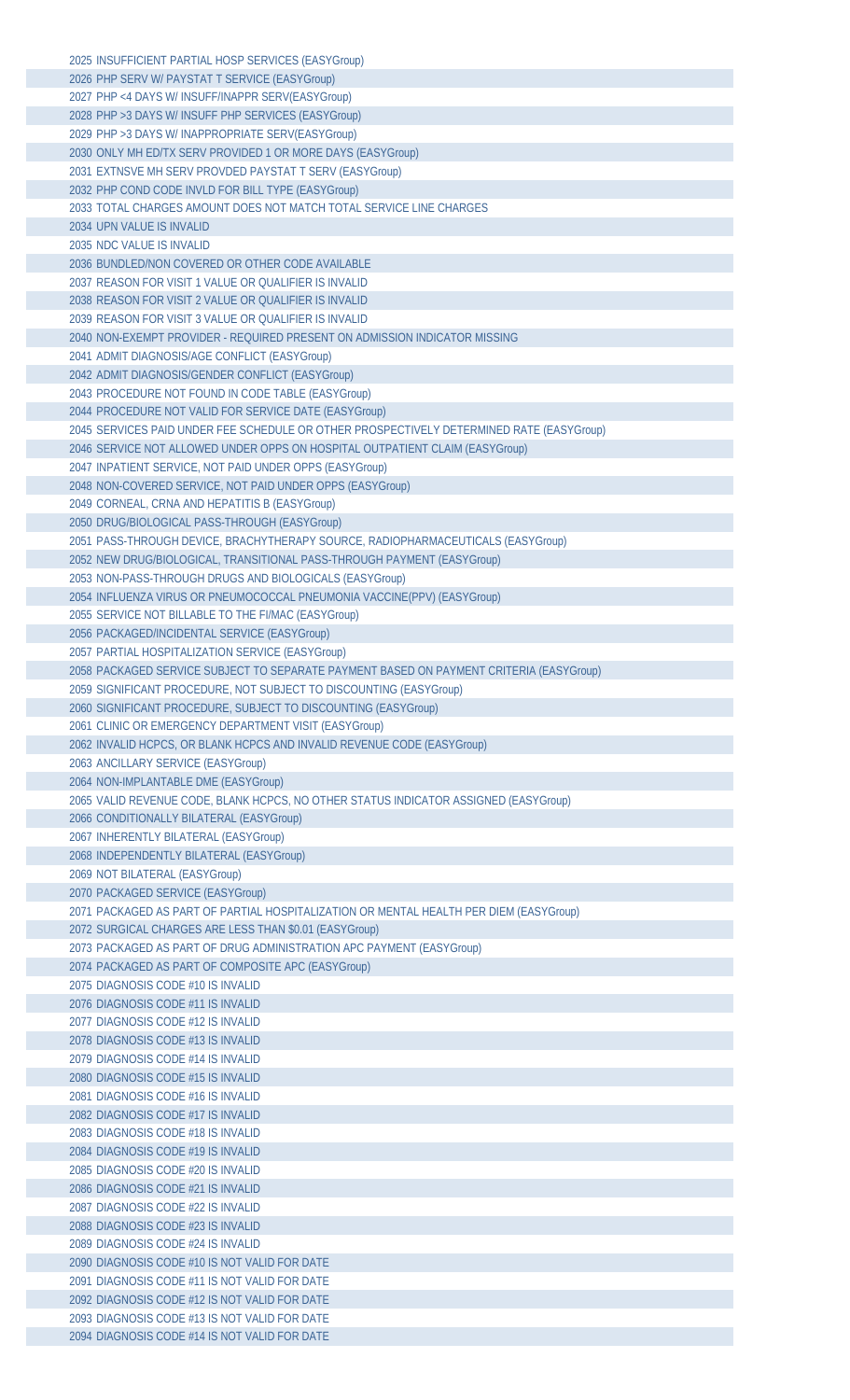| 2095 DIAGNOSIS CODE #15 IS NOT VALID FOR DATE                                      |
|------------------------------------------------------------------------------------|
| 2096 DIAGNOSIS CODE #16 IS NOT VALID FOR DATE                                      |
| 2097 DIAGNOSIS CODE #17 IS NOT VALID FOR DATE                                      |
| 2098 DIAGNOSIS CODE #18 IS NOT VALID FOR DATE                                      |
|                                                                                    |
| 2099 DIAGNOSIS CODE #19 IS NOT VALID FOR DATE                                      |
| 2100 DIAGNOSIS CODE #20 IS NOT VALID FOR DATE                                      |
| 2101 DIAGNOSIS CODE #21 IS NOT VALID FOR DATE                                      |
| 2102 DIAGNOSIS CODE #22 IS NOT VALID FOR DATE                                      |
| 2103 DIAGNOSIS CODE #23 IS NOT VALID FOR DATE                                      |
|                                                                                    |
| 2104 DIAGNOSIS CODE #24 IS NOT VALID FOR DATE                                      |
| 2105 TOTAL NON-COVERED AMOUNT DOES NOT MATCH TOTAL SERVICE LINE NON-COVERED AMOUNT |
| 2106 DIAGNOSIS CODE #25 IS INVALID                                                 |
| 2107 DIAGNOSIS CODE #25 IS NOT VALID FOR DATE                                      |
| 2108 CLAIM DX VERSION DOES NOT MATCH SERVICE DIAGNOSIS DX VERSION(S)               |
|                                                                                    |
| 2109 CLOSED OR INACTIVE RATE RECORD (EASYGroup)                                    |
| 2110 CLAIM DATES < 01/01/2008 AND NO HOSPITAL RATE FOUND (EASYGroup)               |
| 2111 CLAIM DATES >= 01/01/2008 AND NO HOSPITAL RATE FOUND (EASYGroup)              |
| 2112 CONFIGURATION/HOSPITAL RATE FILES ARE OUT OF SYNCH (EASYGroup)                |
| 2113 HAC EDITOR NOT FOUND (EASYGroup)                                              |
| 2114 GROUPER INITIALIZATION ERROR (EASYGroup)                                      |
|                                                                                    |
| 2115 GROUPER ERROR COLLECTING MEMORY(EASYGroup)                                    |
| 2116 NO CMG MATCH(EASYGroup)                                                       |
| 2117 NON-COVERED CLAIM - MEDICARE INPATIENT (EASYGroup)                            |
| 2118 NON-PAYMENT CLAIM - MEDICARE INPATIENT(EASYGroup)                             |
| 2119 CLAIM CONTAINS NEVER EVENT - NEW YORK STATE(EASYGroup)                        |
|                                                                                    |
| 2120 WRONG PROCEDURE PERFORMED - MEDICARE INPATIENT, TRICARE YORK STATE(EASYGroup) |
| 2121 INVALID REIMBURSEMENT CONFIGURATION - MULTI-PRICER/DRG PRO(EASYGroup)         |
| 2122 INVALID BIOPSY CODE (EASYGroup)                                               |
| 2123 RESERVED FOR CREDIT/ADJUSTMENT CLAIM (EASYGroup)                              |
| 2124 INVALID HOME HEALTH CLAIM DATES (EASYGroup)                                   |
|                                                                                    |
| 2125 INVALID NUMBER OF HIPPS CODES (EASYGroup)                                     |
| 2126 HIPPS CODE INDICATED NRS WERE PROVIDED, BUT NRS NOT ON CLAIM(EASYGroup)       |
| 2127 INVALID OR MISSING CBSA(EASYGroup)                                            |
| 2128 FINAL CLAIM MUST HAVE AT LEAST ONE VISIT-RELATED REVENUE CODE(EASYGroup)      |
| 2129 NO AVAILABLE HHRG WEIGHT/RATE (EASYGroup)                                     |
|                                                                                    |
| 2130 INCORRECT BILLING OF AMCC ESRD-RELATED TESTS (EASYGroup)                      |
| 2131 INVALID BILLING OF THERAPY SERVICES (EASYGroup)                               |
| 2132 INVALID BILL TYPE NOT 18X,21X,22X OR 23X (EASYGroup)                          |
| 2133 SERVICE DATE INVALID OR OUT OF RANGE (EASYGroup)                              |
| 2134 CLAIM SPANS CALENDAR YEAR (EASYGroup)                                         |
|                                                                                    |
| 2135 INVALID BILLING OF THERAPY SERVICES (EASYGroup)                               |
| 2136 CLAIM SPANS > 365 DAYS (EASYGroup)                                            |
| 2137 SERVICE SUBMITTED FOR FI/MAC REVIEW - CONDITION CODE 20 (EASY Group)          |
| 2138 INSUFFICIENT PARTIAL HOSPITALIZATION SERVICES (EASYGroup)                     |
| 2139 STVX - PACKAGED SERVICES (EASYGroup)                                          |
|                                                                                    |
| 2140 T - PACKAGED SERVICES (EASYGroup)                                             |
| 2141 SERVICES THAT MAY BE PAID THROUGH A COMPOSITE APC (EASYGroup)                 |
| 2142 BLOOD AND BLOOD PRODUCTS (EASYGroup)                                          |
| 2143 BRACHYTHERAPY SOURCES (EASYGroup)                                             |
| 2144 DATE IN HOSPEXT FILE DOES NOT MATCH HOSPRATE FILE(EASYGroup)                  |
| 2145 MISSING DIAGNOSIS CODE (EASYGroup)                                            |
|                                                                                    |
| 2146 INVALID CASE-MIX ADJUSTMENT (EASYGroup)                                       |
| 2147 ATTEMPTED DIVIDE BY ZERO (EASYGroup)                                          |
| 2148 CONFIGURATION RECORD ERROR/OUT OF SYNCH (EASYGroup)                           |
| 2149 MEDEXT RECORD NOT FOUND(EASYGroup)                                            |
| 2150 N434-MISSING/INCOMPLETE/INVALID PRESENT ON ADMISSION INDICATOR - 2150         |
|                                                                                    |
| 2151 E-CODE 1 VALUE OR QUALIFIER IS INVALID                                        |
| 2152 E-CODE 2 VALUE OR QUALIFIER IS INVALID                                        |
| 2153 E-CODE 3 VALUE OR QUALIFIER IS INVALID                                        |
| 2154 CODES INDICATE MUTUALLY EXCLUSIVE SERVICES(EASYGroup)                         |
| 2155 NON-EXEMPT PROVIDER - REQUIRED PRESENT ON ADMISSION INDICATOR MISSING(EDI)    |
|                                                                                    |
| 2156 UNKNOWN RETURN CODE FROM CLAIM CHECK                                          |
| 2159 PROCEDURE TO DIAGNOSIS PROCEDURE DENIED (CLAIM REVIEW)                        |
| 2160 MEDICALLY UNNECESSARY PROCEDURE DENIED (CLAIM REVIEW)                         |
| 2161 CLAIM REVIEW - PROCEDURE TO DIAGNOSIS DENIAL                                  |
| 2162 CLAIM REVIEW - PROCEDURE TO DIAGNOSIS SUSPEND                                 |
| 2163 CLAIM REVIEW - PROCEDURE TO DIAGNOSIS MONITOR                                 |
|                                                                                    |
| 2164 INVALID BILLING OF CARDIAC RESYNC THERAPY CODES(EASYGroup)                    |
| 2165 CLAIM SUSPENDED DUE TO W9 PROVIDER TO BE PAID VALIDATION                      |
| 2166 SERVICE HAS EXCEEDED FEE SCHEDULE MAXIMUM PER DAY                             |
|                                                                                    |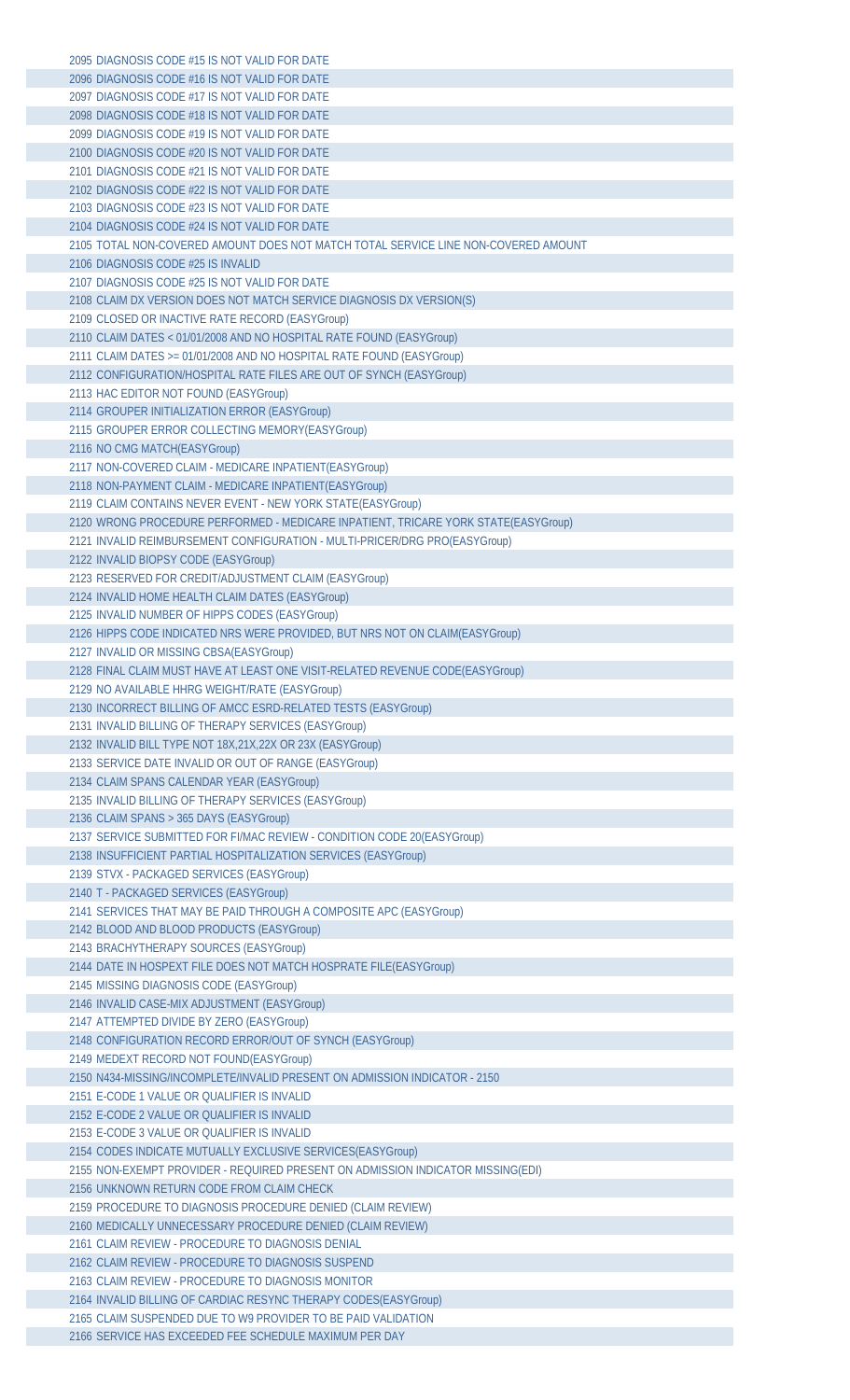| 2167 FEE SCHEDULE MAXIMUM PER DAY EXCEEDED ON PREVIOUSLY PAID SERVICE/CLAIM |  |
|-----------------------------------------------------------------------------|--|
| 2168 PRINCIPAL DIAGNOSIS CODE IS NOT VALID FOR DATE                         |  |
| 2169 ADMIT DIAGNOSIS CODE IS NOT VALID FOR DATE                             |  |
| 2170 OTHER DIAGNOSIS CODE #1 IS DUPLICATE OF PRINCIPAL DIAGNOSIS            |  |
| 2171 OTHER DIAGNOSIS CODE #2 IS DUPLICATE OF PRINCIPAL DIAGNOSIS            |  |
| 2172 OTHER DIAGNOSIS CODE #3 IS DUPLICATE OF PRINCIPAL DIAGNOSIS            |  |
|                                                                             |  |
| 2173 OTHER DIAGNOSIS CODE #4 IS DUPLICATE OF PRINCIPAL DIAGNOSIS            |  |
| 2174 OTHER DIAGNOSIS CODE #5 IS DUPLICATE OF PRINCIPAL DIAGNOSIS            |  |
| 2175 OTHER DIAGNOSIS CODE #6 IS DUPLICATE OF PRINCIPAL DIAGNOSIS            |  |
| 2176 OTHER DIAGNOSIS CODE #7 IS DUPLICATE OF PRINCIPAL DIAGNOSIS            |  |
| 2177 OTHER DIAGNOSIS CODE #8 IS DUPLICATE OF PRINCIPAL DIAGNOSIS            |  |
| 2178 OTHER DIAGNOSIS CODE #9 IS DUPLICATE OF PRINCIPAL DIAGNOSIS            |  |
| 2179 OTHER DIAGNOSIS CODE #10 IS DUPLICATE OF PRINCIPAL DIAGNOSIS           |  |
| 2180 OTHER DIAGNOSIS CODE #11 IS DUPLICATE OF PRINCIPAL DIAGNOSIS           |  |
| 2181 OTHER DIAGNOSIS CODE #12 IS DUPLICATE OF PRINCIPAL DIAGNOSIS           |  |
| 2182 OTHER DIAGNOSIS CODE #13 IS DUPLICATE OF PRINCIPAL DIAGNOSIS           |  |
| 2183 OTHER DIAGNOSIS CODE #14 IS DUPLICATE OF PRINCIPAL DIAGNOSIS           |  |
| 2184 OTHER DIAGNOSIS CODE #15 IS DUPLICATE OF PRINCIPAL DIAGNOSIS           |  |
|                                                                             |  |
| 2185 OTHER DIAGNOSIS CODE #16 IS DUPLICATE OF PRINCIPAL DIAGNOSIS           |  |
| 2186 OTHER DIAGNOSIS CODE #17 IS DUPLICATE OF PRINCIPAL DIAGNOSIS           |  |
| 2187 OTHER DIAGNOSIS CODE #18 IS DUPLICATE OF PRINCIPAL DIAGNOSIS           |  |
| 2188 OTHER DIAGNOSIS CODE #19 IS DUPLICATE OF PRINCIPAL DIAGNOSIS           |  |
| 2189 OTHER DIAGNOSIS CODE #20 IS DUPLICATE OF PRINCIPAL DIAGNOSIS           |  |
| 2190 OTHER DIAGNOSIS CODE #21 IS DUPLICATE OF PRINCIPAL DIAGNOSIS           |  |
| 2191 OTHER DIAGNOSIS CODE #22 IS DUPLICATE OF PRINCIPAL DIAGNOSIS           |  |
| 2192 OTHER DIAGNOSIS CODE #23 IS DUPLICATE OF PRINCIPAL DIAGNOSIS           |  |
| 2193 OTHER DIAGNOSIS CODE #24 IS DUPLICATE OF PRINCIPAL DIAGNOSIS           |  |
| 2194 OTHER DIAGNOSIS CODE #25 IS DUPLICATE OF PRINCIPAL DIAGNOSIS           |  |
| 2195 ADMIT DIAGNOSIS CODE IS DUPLICATE OF PRINCIPAL DIAGNOSIS               |  |
| 2196 AGE OR GENDER AND PRINCIPAL DIAGNOSIS ARE INCONSISTENT                 |  |
| 2197 AGE OR GENDER AND ADMIT DIAGNOSIS ARE INCONSISTENT                     |  |
|                                                                             |  |
| 2198 AGE OR GENDER AND OTHER DIAGNOSIS #1 ARE INCONSISTENT                  |  |
| 2199 AGE OR GENDER AND OTHER DIAGNOSIS #2 ARE INCONSISTENT                  |  |
| 2200 AGE OR GENDER AND OTHER DIAGNOSIS #3 ARE INCONSISTENT                  |  |
| 2201 AGE OR GENDER AND OTHER DIAGNOSIS #4 ARE INCONSISTENT                  |  |
| 2202 AGE OR GENDER AND OTHER DIAGNOSIS #5 ARE INCONSISTENT                  |  |
| 2203 AGE OR GENDER AND OTHER DIAGNOSIS #6 ARE INCONSISTENT                  |  |
| 2204 AGE OR GENDER AND OTHER DIAGNOSIS #7 ARE INCONSISTENT                  |  |
| 2205 AGE OR GENDER AND OTHER DIAGNOSIS #8 ARE INCONSISTENT                  |  |
| 2206 AGE OR GENDER AND OTHER DIAGNOSIS #9 ARE INCONSISTENT                  |  |
| 2207 AGE OR GENDER AND OTHER DIAGNOSIS #10 ARE INCONSISTENT                 |  |
| 2208 AGE OR GENDER AND OTHER DIAGNOSIS #11 ARE INCONSISTENT                 |  |
| 2209 AGE OR GENDER AND OTHER DIAGNOSIS #12 ARE INCONSISTENT                 |  |
|                                                                             |  |
| 2210 AGE OR GENDER AND OTHER DIAGNOSIS #13 ARE INCONSISTENT                 |  |
| 2211 AGE OR GENDER AND OTHER DIAGNOSIS #14 ARE INCONSISTENT                 |  |
| 2212 AGE OR GENDER AND OTHER DIAGNOSIS #15 ARE INCONSISTENT                 |  |
| 2213 AGE OR GENDER AND OTHER DIAGNOSIS #16 ARE INCONSISTENT                 |  |
| 2214 AGE OR GENDER AND OTHER DIAGNOSIS #17 ARE INCONSISTENT                 |  |
| 2215 AGE OR GENDER AND OTHER DIAGNOSIS #18 ARE INCONSISTENT                 |  |
| 2216 AGE OR GENDER AND OTHER DIAGNOSIS #19 ARE INCONSISTENT                 |  |
| 2217 AGE OR GENDER AND OTHER DIAGNOSIS #20 ARE INCONSISTENT                 |  |
| 2218 AGE OR GENDER AND OTHER DIAGNOSIS #21 ARE INCONSISTENT                 |  |
| 2219 AGE OR GENDER AND OTHER DIAGNOSIS #22 ARE INCONSISTENT                 |  |
| 2220 AGE OR GENDER AND OTHER DIAGNOSIS #23 ARE INCONSISTENT                 |  |
| 2221 AGE OR GENDER AND OTHER DIAGNOSIS #24 ARE INCONSISTENT                 |  |
| 2222 AGE OR GENDER AND OTHER DIAGNOSIS #25 ARE INCONSISTENT                 |  |
|                                                                             |  |
| 2223 PRINCIPAL DIAGNOSIS IS DUPLICATE OF SECONDARY DIAGNOSIS                |  |
| 2224 ADMIT DIAGNOSIS IS DUPLICATE OF SECONDARY DIAGNOSIS                    |  |
| 2225 OTHER DIAGNOSIS #1 IS DUPLICATE OF ANOTHER SECONDARY DIAGNOSIS         |  |
| 2226 OTHER DIAGNOSIS #2 IS DUPLICATE OF ANOTHER SECONDARY DIAGNOSIS         |  |
| 2227 OTHER DIAGNOSIS #3 IS DUPLICATE OF ANOTHER SECONDARY DIAGNOSIS         |  |
| 2228 OTHER DIAGNOSIS #4 IS DUPLICATE OF ANOTHER SECONDARY DIAGNOSIS         |  |
| 2229 OTHER DIAGNOSIS #5 IS DUPLICATE OF ANOTHER SECONDARY DIAGNOSIS         |  |
| 2230 OTHER DIAGNOSIS #6 IS DUPLICATE OF ANOTHER SECONDARY DIAGNOSIS         |  |
| 2231 OTHER DIAGNOSIS #7 IS DUPLICATE OF ANOTHER SECONDARY DIAGNOSIS         |  |
| 2232 OTHER DIAGNOSIS #8 IS DUPLICATE OF ANOTHER SECONDARY DIAGNOSIS         |  |
| 2233 OTHER DIAGNOSIS #9 IS DUPLICATE OF ANOTHER SECONDARY DIAGNOSIS         |  |
| 2234 OTHER DIAGNOSIS #10 IS DUPLICATE OF ANOTHER SECONDARY DIAGNOSIS        |  |
| 2235 OTHER DIAGNOSIS #11 IS DUPLICATE OF ANOTHER SECONDARY DIAGNOSIS        |  |
|                                                                             |  |
| 2236 OTHER DIAGNOSIS #12 IS DUPLICATE OF ANOTHER SECONDARY DIAGNOSIS        |  |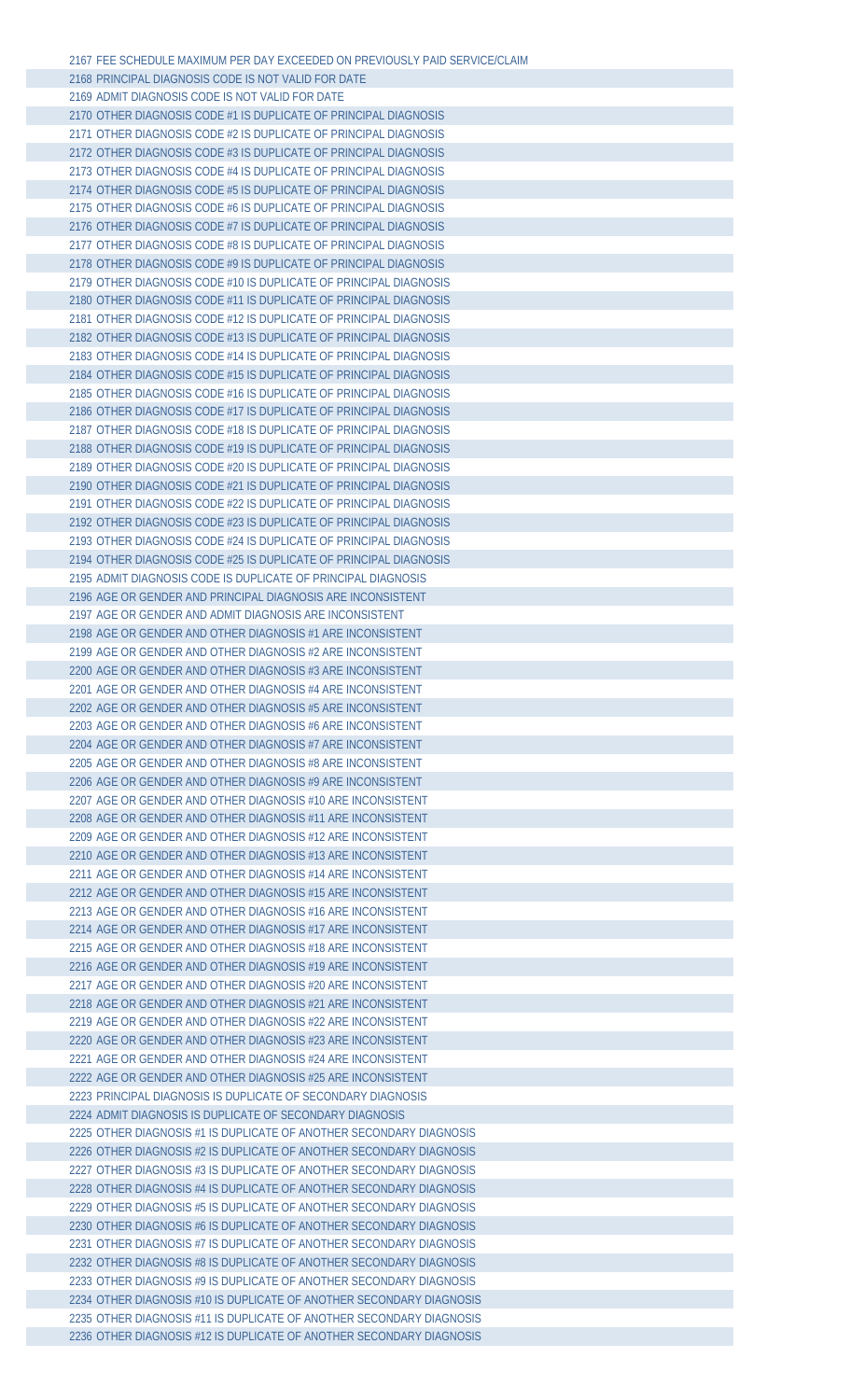| 2237 OTHER DIAGNOSIS #13 IS DUPLICATE OF ANOTHER SECONDARY DIAGNOSIS |
|----------------------------------------------------------------------|
| 2238 OTHER DIAGNOSIS #14 IS DUPLICATE OF ANOTHER SECONDARY DIAGNOSIS |
| 2239 OTHER DIAGNOSIS #15 IS DUPLICATE OF ANOTHER SECONDARY DIAGNOSIS |
| 2240 OTHER DIAGNOSIS #16 IS DUPLICATE OF ANOTHER SECONDARY DIAGNOSIS |
| 2241 OTHER DIAGNOSIS #17 IS DUPLICATE OF ANOTHER SECONDARY DIAGNOSIS |
| 2242 OTHER DIAGNOSIS #18 IS DUPLICATE OF ANOTHER SECONDARY DIAGNOSIS |
| 2243 OTHER DIAGNOSIS #19 IS DUPLICATE OF ANOTHER SECONDARY DIAGNOSIS |
|                                                                      |
| 2244 OTHER DIAGNOSIS #20 IS DUPLICATE OF ANOTHER SECONDARY DIAGNOSIS |
| 2245 OTHER DIAGNOSIS #21 IS DUPLICATE OF ANOTHER SECONDARY DIAGNOSIS |
| 2246 OTHER DIAGNOSIS #22 IS DUPLICATE OF ANOTHER SECONDARY DIAGNOSIS |
| 2247 OTHER DIAGNOSIS #23 IS DUPLICATE OF ANOTHER SECONDARY DIAGNOSIS |
| 2248 OTHER DIAGNOSIS #24 IS DUPLICATE OF ANOTHER SECONDARY DIAGNOSIS |
| 2249 OTHER DIAGNOSIS #25 IS DUPLICATE OF ANOTHER SECONDARY DIAGNOSIS |
| 2250 PRINCIPAL DIAGNOSIS POA INDICATOR REQUIRED                      |
| 2251 ADMIT DIAGNOSIS POA INDICATOR REQUIRED                          |
| 2252 OTHER DIAGNOSIS #1 POA INDICATOR REQUIRED                       |
| 2253 OTHER DIAGNOSIS #2 POA INDICATOR REQUIRED                       |
| 2254 OTHER DIAGNOSIS #3 POA INDICATOR REQUIRED                       |
| 2255 OTHER DIAGNOSIS #4 POA INDICATOR REQUIRED                       |
| 2256 OTHER DIAGNOSIS #5 POA INDICATOR REQUIRED                       |
|                                                                      |
| 2257 OTHER DIAGNOSIS #6 POA INDICATOR REQUIRED                       |
| 2258 OTHER DIAGNOSIS #7 POA INDICATOR REQUIRED                       |
| 2259 OTHER DIAGNOSIS #8 POA INDICATOR REQUIRED                       |
| 2260 OTHER DIAGNOSIS #9 POA INDICATOR REQUIRED                       |
| 2261 OTHER DIAGNOSIS #10 POA INDICATOR REQUIRED                      |
| 2262 OTHER DIAGNOSIS #11 POA INDICATOR REQUIRED                      |
| 2263 OTHER DIAGNOSIS #12 POA INDICATOR REQUIRED                      |
| 2264 OTHER DIAGNOSIS #13 POA INDICATOR REQUIRED                      |
| 2265 OTHER DIAGNOSIS #14 POA INDICATOR REQUIRED                      |
| 2266 OTHER DIAGNOSIS #15 POA INDICATOR REQUIRED                      |
| 2267 OTHER DIAGNOSIS #16 POA INDICATOR REQUIRED                      |
| 2268 OTHER DIAGNOSIS #17 POA INDICATOR REQUIRED                      |
|                                                                      |
| 2269 OTHER DIAGNOSIS #18 POA INDICATOR REOUIRED                      |
| 2270 OTHER DIAGNOSIS #19 POA INDICATOR REQUIRED                      |
| 2271 OTHER DIAGNOSIS #20 POA INDICATOR REQUIRED                      |
| 2272 OTHER DIAGNOSIS #21 POA INDICATOR REOUIRED                      |
| 2273 OTHER DIAGNOSIS #22 POA INDICATOR REQUIRED                      |
| 2274 OTHER DIAGNOSIS #23 POA INDICATOR REQUIRED                      |
| 2275 OTHER DIAGNOSIS #24 POA INDICATOR REOUIRED                      |
| 2276 OTHER DIAGNOSIS #25 POA INDICATOR REQUIRED                      |
| 2277 PRINCIPAL DIAGNOSIS POA INDICATOR IS INVALID                    |
| 2278 ADMIT DIAGNOSIS POA INDICATOR IS INVALID                        |
| 2279 OTHER DIAGNOSIS #1 POA INDICATOR IS INVALID                     |
| 2280 OTHER DIAGNOSIS #2 POA INDICATOR IS INVALID                     |
| 2281 OTHER DIAGNOSIS #3 POA INDICATOR IS INVALID                     |
| 2282 OTHER DIAGNOSIS #4 POA INDICATOR IS INVALID                     |
|                                                                      |
| 2283 OTHER DIAGNOSIS #5 POA INDICATOR IS INVALID                     |
| 2284 OTHER DIAGNOSIS #6 POA INDICATOR IS INVALID                     |
| 2285 OTHER DIAGNOSIS #7 POA INDICATOR IS INVALID                     |
| 2286 OTHER DIAGNOSIS #8 POA INDICATOR IS INVALID                     |
| 2287 OTHER DIAGNOSIS #9 POA INDICATOR IS INVALID                     |
| 2288 OTHER DIAGNOSIS #10 POA INDICATOR IS INVALID                    |
| 2289 OTHER DIAGNOSIS #11 POA INDICATOR IS INVALID                    |
| 2290 OTHER DIAGNOSIS #12 POA INDICATOR IS INVALID                    |
| 2291 OTHER DIAGNOSIS #13 POA INDICATOR IS INVALID                    |
| 2292 OTHER DIAGNOSIS #14 POA INDICATOR IS INVALID                    |
| 2293 OTHER DIAGNOSIS #15 POA INDICATOR IS INVALID                    |
| 2294 OTHER DIAGNOSIS #16 POA INDICATOR IS INVALID                    |
| 2295 OTHER DIAGNOSIS #17 POA INDICATOR IS INVALID                    |
| 2296 OTHER DIAGNOSIS #18 POA INDICATOR IS INVALID                    |
| 2297 OTHER DIAGNOSIS #19 POA INDICATOR IS INVALID                    |
|                                                                      |
| 2298 OTHER DIAGNOSIS #20 POA INDICATOR IS INVALID                    |
| 2299 OTHER DIAGNOSIS #21 POA INDICATOR IS INVALID                    |
| 2300 OTHER DIAGNOSIS #22 POA INDICATOR IS INVALID                    |
| 2301 OTHER DIAGNOSIS #23 POA INDICATOR IS INVALID                    |
| 2302 OTHER DIAGNOSIS #24 POA INDICATOR IS INVALID                    |
| 2303 OTHER DIAGNOSIS #25 POA INDICATOR IS INVALID                    |
| 2304 PRINCIPAL DIAGNOSIS POA INDICATOR INVALID FOR THIS EXEMPT CODE  |
| 2305 ADMIT DIAGNOSIS POA INDICATOR INVALID FOR THIS EXEMPT CODE      |
| 2306 OTHER DIAGNOSIS #1 POA INDICATOR INVALID FOR THIS EXEMPT CODE   |
|                                                                      |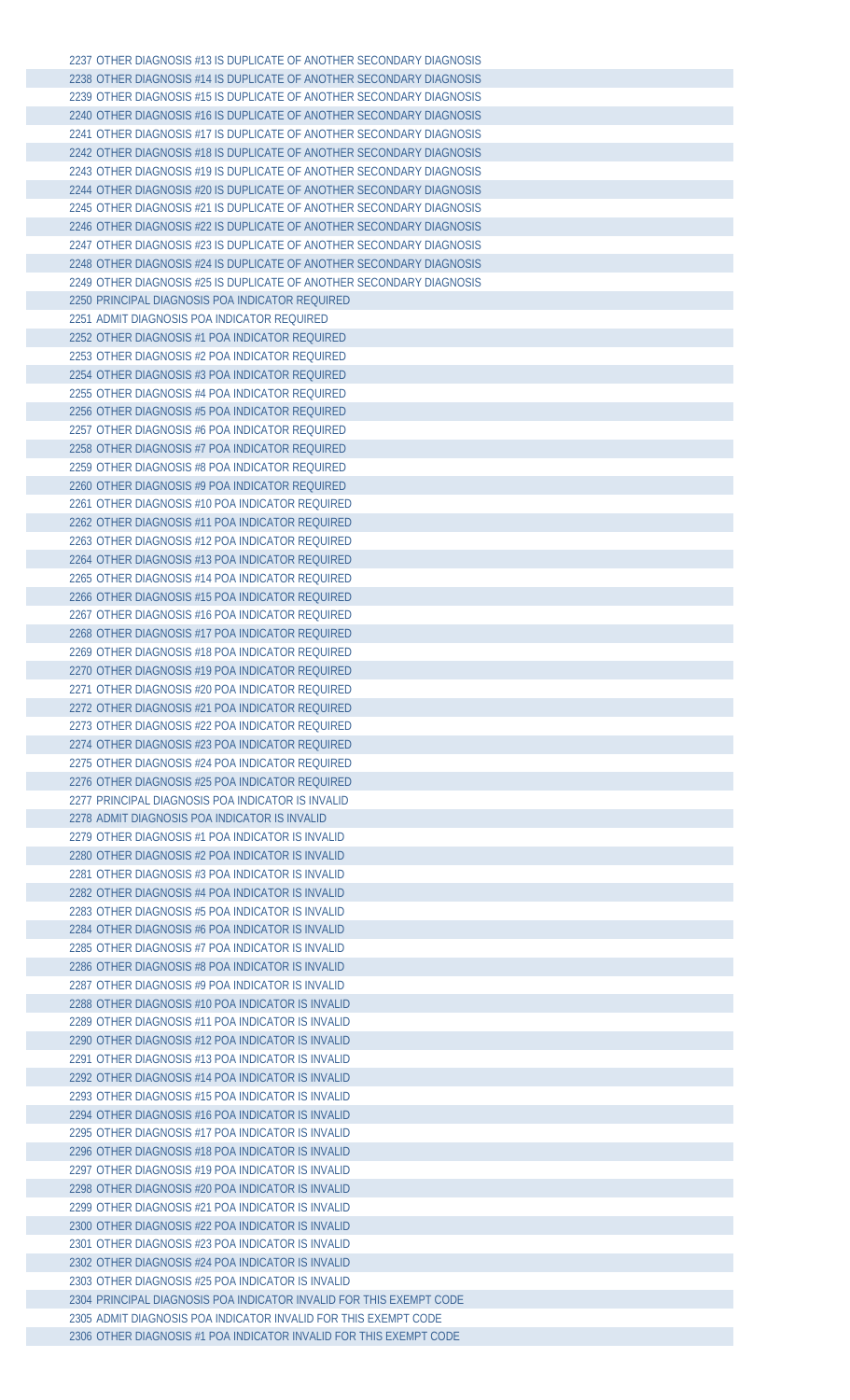OTHER DIAGNOSIS #2 POA INDICATOR INVALID FOR THIS EXEMPT CODE OTHER DIAGNOSIS #3 POA INDICATOR INVALID FOR THIS EXEMPT CODE OTHER DIAGNOSIS #4 POA INDICATOR INVALID FOR THIS EXEMPT CODE OTHER DIAGNOSIS #5 POA INDICATOR INVALID FOR THIS EXEMPT CODE OTHER DIAGNOSIS #6 POA INDICATOR INVALID FOR THIS EXEMPT CODE OTHER DIAGNOSIS #7 POA INDICATOR INVALID FOR THIS EXEMPT CODE OTHER DIAGNOSIS #8 POA INDICATOR INVALID FOR THIS EXEMPT CODE OTHER DIAGNOSIS #9 POA INDICATOR INVALID FOR THIS EXEMPT CODE OTHER DIAGNOSIS #10 POA INDICATOR INVALID FOR THIS EXEMPT CODE OTHER DIAGNOSIS #11 POA INDICATOR INVALID FOR THIS EXEMPT CODE OTHER DIAGNOSIS #12 POA INDICATOR INVALID FOR THIS EXEMPT CODE OTHER DIAGNOSIS #13 POA INDICATOR INVALID FOR THIS EXEMPT CODE OTHER DIAGNOSIS #14 POA INDICATOR INVALID FOR THIS EXEMPT CODE OTHER DIAGNOSIS #15 POA INDICATOR INVALID FOR THIS EXEMPT CODE OTHER DIAGNOSIS #16 POA INDICATOR INVALID FOR THIS EXEMPT CODE OTHER DIAGNOSIS #17 POA INDICATOR INVALID FOR THIS EXEMPT CODE OTHER DIAGNOSIS #18 POA INDICATOR INVALID FOR THIS EXEMPT CODE OTHER DIAGNOSIS #19 POA INDICATOR INVALID FOR THIS EXEMPT CODE OTHER DIAGNOSIS #20 POA INDICATOR INVALID FOR THIS EXEMPT CODE OTHER DIAGNOSIS #21 POA INDICATOR INVALID FOR THIS EXEMPT CODE OTHER DIAGNOSIS #22 POA INDICATOR INVALID FOR THIS EXEMPT CODE OTHER DIAGNOSIS #23 POA INDICATOR INVALID FOR THIS EXEMPT CODE OTHER DIAGNOSIS #24 POA INDICATOR INVALID FOR THIS EXEMPT CODE OTHER DIAGNOSIS #25 POA INDICATOR INVALID FOR THIS EXEMPT CODE DIAGNOSIS CODE IS DUPLICATE OF PRINCIPAL DIAGNOSIS DIAGNOSIS CODE IS DUPLICATE OF ANOTHER SECONDARY DIAGNOSIS DIAGNOSIS CODE POA INDICATOR REQUIRED DIAGNOSIS CODE POA INDICATOR INVALID DIAGNOSIS CODE POA INDICATOR INVALID FOR THIS EXEMPT CODE PRINCIPAL DIAGNOSIS CODE IS HAC ELIGIBLE, ANOTHER CC/MCC IS PRESENT ADMIT DIAGNOSIS CODE IS HAC ELIGIBLE, ANOTHER CC/MCC IS PRESENT OTHER DIAGNOSIS CODE #1 IS HAC ELIGIBLE, ANOTHER CC/MCC IS PRESENT OTHER DIAGNOSIS CODE #2 IS HAC ELIGIBLE, ANOTHER CC/MCC IS PRESENT OTHER DIAGNOSIS CODE #3 IS HAC ELIGIBLE, ANOTHER CC/MCC IS PRESENT OTHER DIAGNOSIS CODE #4 IS HAC ELIGIBLE, ANOTHER CC/MCC IS PRESENT OTHER DIAGNOSIS CODE #5 IS HAC ELIGIBLE, ANOTHER CC/MCC IS PRESENT OTHER DIAGNOSIS CODE #6 IS HAC ELIGIBLE, ANOTHER CC/MCC IS PRESENT OTHER DIAGNOSIS CODE #7 IS HAC ELIGIBLE, ANOTHER CC/MCC IS PRESENT OTHER DIAGNOSIS CODE #8 IS HAC ELIGIBLE, ANOTHER CC/MCC IS PRESENT OTHER DIAGNOSIS CODE #9 IS HAC ELIGIBLE, ANOTHER CC/MCC IS PRESENT OTHER DIAGNOSIS CODE #10 IS HAC ELIGIBLE, ANOTHER CC/MCC IS PRESENT OTHER DIAGNOSIS CODE #11 IS HAC ELIGIBLE, ANOTHER CC/MCC IS PRESENT OTHER DIAGNOSIS CODE #12 IS HAC ELIGIBLE, ANOTHER CC/MCC IS PRESENT OTHER DIAGNOSIS CODE #13 IS HAC ELIGIBLE, ANOTHER CC/MCC IS PRESENT OTHER DIAGNOSIS CODE #14 IS HAC ELIGIBLE, ANOTHER CC/MCC IS PRESENT OTHER DIAGNOSIS CODE #15 IS HAC ELIGIBLE, ANOTHER CC/MCC IS PRESENT OTHER DIAGNOSIS CODE #16 IS HAC ELIGIBLE, ANOTHER CC/MCC IS PRESENT OTHER DIAGNOSIS CODE #17 IS HAC ELIGIBLE, ANOTHER CC/MCC IS PRESENT OTHER DIAGNOSIS CODE #18 IS HAC ELIGIBLE, ANOTHER CC/MCC IS PRESENT OTHER DIAGNOSIS CODE #19 IS HAC ELIGIBLE, ANOTHER CC/MCC IS PRESENT OTHER DIAGNOSIS CODE #20 IS HAC ELIGIBLE, ANOTHER CC/MCC IS PRESENT OTHER DIAGNOSIS CODE #21 IS HAC ELIGIBLE, ANOTHER CC/MCC IS PRESENT OTHER DIAGNOSIS CODE #22 IS HAC ELIGIBLE, ANOTHER CC/MCC IS PRESENT OTHER DIAGNOSIS CODE #23 IS HAC ELIGIBLE, ANOTHER CC/MCC IS PRESENT OTHER DIAGNOSIS CODE #24 IS HAC ELIGIBLE, ANOTHER CC/MCC IS PRESENT OTHER DIAGNOSIS CODE #25 IS HAC ELIGIBLE, ANOTHER CC/MCC IS PRESENT PRINCIPAL DIAGNOSIS CODE IS HAC ELIGIBLE, BUT IS NOT CC/MCC ADMIT DIAGNOSIS CODE IS HAC ELIGIBLE, BUT IS NOT CC/MCC OTHER DIAGNOSIS CODE #1 IS HAC ELIGIBLE, BUT IS NOT CC/MCC OTHER DIAGNOSIS CODE #2 IS HAC ELIGIBLE, BUT IS NOT CC/MCC OTHER DIAGNOSIS CODE #3 IS HAC ELIGIBLE, BUT IS NOT CC/MCC OTHER DIAGNOSIS CODE #4 IS HAC ELIGIBLE, BUT IS NOT CC/MCC OTHER DIAGNOSIS CODE #5 IS HAC ELIGIBLE, BUT IS NOT CC/MCC OTHER DIAGNOSIS CODE #6 IS HAC ELIGIBLE, BUT IS NOT CC/MCC OTHER DIAGNOSIS CODE #7 IS HAC ELIGIBLE, BUT IS NOT CC/MCC OTHER DIAGNOSIS CODE #8 IS HAC ELIGIBLE, BUT IS NOT CC/MCC OTHER DIAGNOSIS CODE #9 IS HAC ELIGIBLE, BUT IS NOT CC/MCC OTHER DIAGNOSIS CODE #10 IS HAC ELIGIBLE, BUT IS NOT CC/MCC OTHER DIAGNOSIS CODE #11 IS HAC ELIGIBLE, BUT IS NOT CC/MCC OTHER DIAGNOSIS CODE #12 IS HAC ELIGIBLE, BUT IS NOT CC/MCC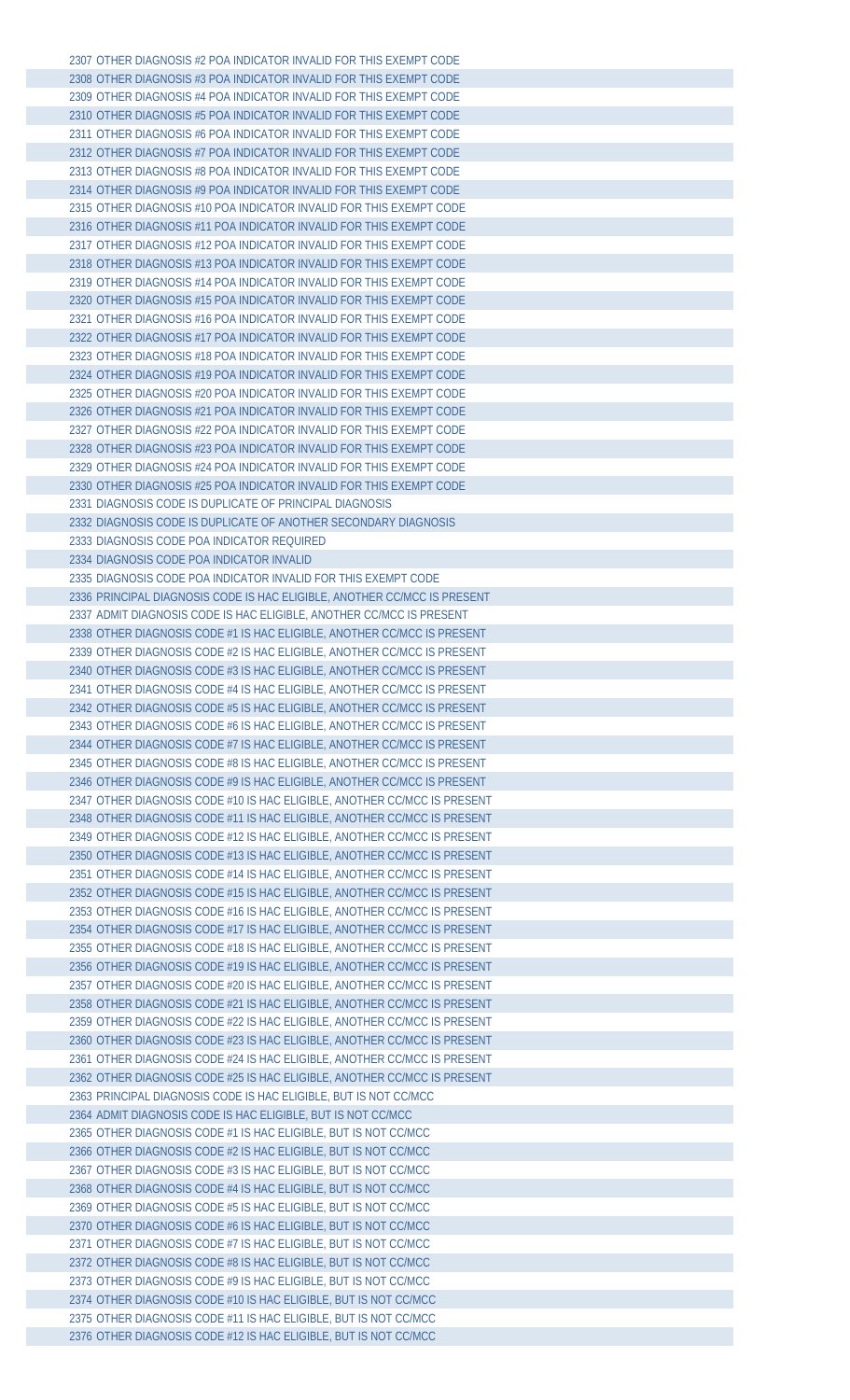OTHER DIAGNOSIS CODE #13 IS HAC ELIGIBLE, BUT IS NOT CC/MCC OTHER DIAGNOSIS CODE #14 IS HAC ELIGIBLE, BUT IS NOT CC/MCC OTHER DIAGNOSIS CODE #15 IS HAC ELIGIBLE, BUT IS NOT CC/MCC OTHER DIAGNOSIS CODE #16 IS HAC ELIGIBLE, BUT IS NOT CC/MCC OTHER DIAGNOSIS CODE #17 IS HAC ELIGIBLE, BUT IS NOT CC/MCC OTHER DIAGNOSIS CODE #18 IS HAC ELIGIBLE, BUT IS NOT CC/MCC OTHER DIAGNOSIS CODE #19 IS HAC ELIGIBLE, BUT IS NOT CC/MCC OTHER DIAGNOSIS CODE #20 IS HAC ELIGIBLE, BUT IS NOT CC/MCC OTHER DIAGNOSIS CODE #21 IS HAC ELIGIBLE, BUT IS NOT CC/MCC OTHER DIAGNOSIS CODE #22 IS HAC ELIGIBLE, BUT IS NOT CC/MCC OTHER DIAGNOSIS CODE #23 IS HAC ELIGIBLE, BUT IS NOT CC/MCC OTHER DIAGNOSIS CODE #24 IS HAC ELIGIBLE, BUT IS NOT CC/MCC OTHER DIAGNOSIS CODE #25 IS HAC ELIGIBLE, BUT IS NOT CC/MCC PRINCIPAL DIAGNOSIS CODE IS HAC ELIGIBLE, NO OTHER CC/MCC IS PRESENT ADMIT DIAGNOSIS CODE IS HAC ELIGIBLE, NO OTHER CC/MCC IS PRESENT OTHER DIAGNOSIS CODE #1 IS HAC ELIGIBLE, NO OTHER CC/MCC IS PRESENT OTHER DIAGNOSIS CODE #2 IS HAC ELIGIBLE, NO OTHER CC/MCC IS PRESENT OTHER DIAGNOSIS CODE #3 IS HAC ELIGIBLE, NO OTHER CC/MCC IS PRESENT OTHER DIAGNOSIS CODE #4 IS HAC ELIGIBLE, NO OTHER CC/MCC IS PRESENT OTHER DIAGNOSIS CODE #5 IS HAC ELIGIBLE, NO OTHER CC/MCC IS PRESENT OTHER DIAGNOSIS CODE #6 IS HAC ELIGIBLE, NO OTHER CC/MCC IS PRESENT OTHER DIAGNOSIS CODE #7 IS HAC ELIGIBLE, NO OTHER CC/MCC IS PRESENT OTHER DIAGNOSIS CODE #8 IS HAC ELIGIBLE, NO OTHER CC/MCC IS PRESENT OTHER DIAGNOSIS CODE #9 IS HAC ELIGIBLE, NO OTHER CC/MCC IS PRESENT OTHER DIAGNOSIS CODE #10 IS HAC ELIGIBLE, NO OTHER CC/MCC IS PRESENT OTHER DIAGNOSIS CODE #11 IS HAC ELIGIBLE, NO OTHER CC/MCC IS PRESENT OTHER DIAGNOSIS CODE #12 IS HAC ELIGIBLE, NO OTHER CC/MCC IS PRESENT OTHER DIAGNOSIS CODE #13 IS HAC ELIGIBLE, NO OTHER CC/MCC IS PRESENT OTHER DIAGNOSIS CODE #14 IS HAC ELIGIBLE, NO OTHER CC/MCC IS PRESENT OTHER DIAGNOSIS CODE #15 IS HAC ELIGIBLE, NO OTHER CC/MCC IS PRESENT OTHER DIAGNOSIS CODE #16 IS HAC ELIGIBLE, NO OTHER CC/MCC IS PRESENT OTHER DIAGNOSIS CODE #17 IS HAC ELIGIBLE, NO OTHER CC/MCC IS PRESENT OTHER DIAGNOSIS CODE #18 IS HAC ELIGIBLE, NO OTHER CC/MCC IS PRESENT OTHER DIAGNOSIS CODE #19 IS HAC ELIGIBLE, NO OTHER CC/MCC IS PRESENT OTHER DIAGNOSIS CODE #20 IS HAC ELIGIBLE, NO OTHER CC/MCC IS PRESENT OTHER DIAGNOSIS CODE #21 IS HAC ELIGIBLE, NO OTHER CC/MCC IS PRESENT OTHER DIAGNOSIS CODE #22 IS HAC ELIGIBLE, NO OTHER CC/MCC IS PRESENT OTHER DIAGNOSIS CODE #23 IS HAC ELIGIBLE, NO OTHER CC/MCC IS PRESENT OTHER DIAGNOSIS CODE #24 IS HAC ELIGIBLE, NO OTHER CC/MCC IS PRESENT OTHER DIAGNOSIS CODE #25 IS HAC ELIGIBLE, NO OTHER CC/MCC IS PRESENT DIAGNOSIS CODE IS HAC ELIGIBLE, ANOTHER CC/MCC IS PRESENT DIAGNOSIS CODE IS HAC ELIGIBLE, BUT IS NOT CC/MCC DIAGNOSIS CODE IS HAC ELIGIBLE, NO OTHER CC/MCC IS PRESENT PRINCIPAL DIAGNOSIS CODE IS CC FOR MEDICARE MS-DRG ASSIGNMENT ADMIT DIAGNOSIS CODE IS CC FOR MEDICARE MS-DRG ASSIGNMENT OTHER DIAGNOSIS CODE #1 IS CC FOR MEDICARE MS-DRG ASSIGNMENT OTHER DIAGNOSIS CODE #2 IS CC FOR MEDICARE MS-DRG ASSIGNMENT OTHER DIAGNOSIS CODE #3 IS CC FOR MEDICARE MS-DRG ASSIGNMENT OTHER DIAGNOSIS CODE #4 IS CC FOR MEDICARE MS-DRG ASSIGNMENT OTHER DIAGNOSIS CODE #5 IS CC FOR MEDICARE MS-DRG ASSIGNMENT OTHER DIAGNOSIS CODE #6 IS CC FOR MEDICARE MS-DRG ASSIGNMENT OTHER DIAGNOSIS CODE #7 IS CC FOR MEDICARE MS-DRG ASSIGNMENT OTHER DIAGNOSIS CODE #8 IS CC FOR MEDICARE MS-DRG ASSIGNMENT OTHER DIAGNOSIS CODE #9 IS CC FOR MEDICARE MS-DRG ASSIGNMENT OTHER DIAGNOSIS CODE #10 IS CC FOR MEDICARE MS-DRG ASSIGNMENT OTHER DIAGNOSIS CODE #11 IS CC FOR MEDICARE MS-DRG ASSIGNMENT OTHER DIAGNOSIS CODE #12 IS CC FOR MEDICARE MS-DRG ASSIGNMENT OTHER DIAGNOSIS CODE #13 IS CC FOR MEDICARE MS-DRG ASSIGNMENT OTHER DIAGNOSIS CODE #14 IS CC FOR MEDICARE MS-DRG ASSIGNMENT OTHER DIAGNOSIS CODE #15 IS CC FOR MEDICARE MS-DRG ASSIGNMENT OTHER DIAGNOSIS CODE #16 IS CC FOR MEDICARE MS-DRG ASSIGNMENT OTHER DIAGNOSIS CODE #17 IS CC FOR MEDICARE MS-DRG ASSIGNMENT OTHER DIAGNOSIS CODE #18 IS CC FOR MEDICARE MS-DRG ASSIGNMENT OTHER DIAGNOSIS CODE #19 IS CC FOR MEDICARE MS-DRG ASSIGNMENT OTHER DIAGNOSIS CODE #20 IS CC FOR MEDICARE MS-DRG ASSIGNMENT OTHER DIAGNOSIS CODE #21 IS CC FOR MEDICARE MS-DRG ASSIGNMENT OTHER DIAGNOSIS CODE #22 IS CC FOR MEDICARE MS-DRG ASSIGNMENT OTHER DIAGNOSIS CODE #23 IS CC FOR MEDICARE MS-DRG ASSIGNMENT OTHER DIAGNOSIS CODE #24 IS CC FOR MEDICARE MS-DRG ASSIGNMENT OTHER DIAGNOSIS CODE #25 IS CC FOR MEDICARE MS-DRG ASSIGNMENT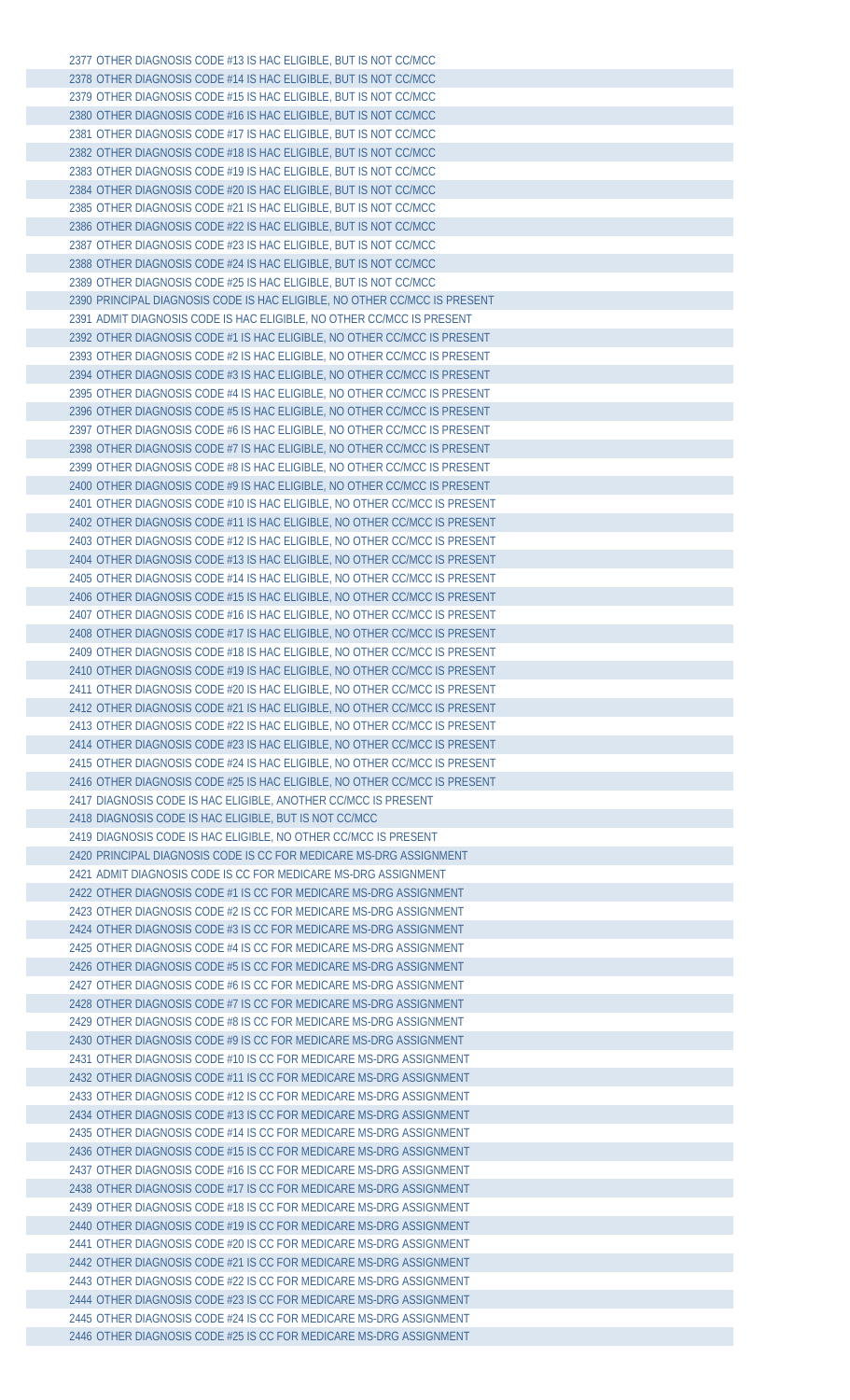PRINCIPAL DIAGNOSIS CODE IS MCC FOR MEDICARE MS-DRG ASSIGNMENT ADMIT DIAGNOSIS CODE IS MCC FOR MEDICARE MS-DRG ASSIGNMENT OTHER DIAGNOSIS CODE #1 IS MCC FOR MEDICARE MS-DRG ASSIGNMENT OTHER DIAGNOSIS CODE #2 IS MCC FOR MEDICARE MS-DRG ASSIGNMENT OTHER DIAGNOSIS CODE #3 IS MCC FOR MEDICARE MS-DRG ASSIGNMENT OTHER DIAGNOSIS CODE #4 IS MCC FOR MEDICARE MS-DRG ASSIGNMENT OTHER DIAGNOSIS CODE #5 IS MCC FOR MEDICARE MS-DRG ASSIGNMENT OTHER DIAGNOSIS CODE #6 IS MCC FOR MEDICARE MS-DRG ASSIGNMENT OTHER DIAGNOSIS CODE #7 IS MCC FOR MEDICARE MS-DRG ASSIGNMENT OTHER DIAGNOSIS CODE #8 IS MCC FOR MEDICARE MS-DRG ASSIGNMENT OTHER DIAGNOSIS CODE #9 IS MCC FOR MEDICARE MS-DRG ASSIGNMENT OTHER DIAGNOSIS CODE #10 IS MCC FOR MEDICARE MS-DRG ASSIGNMENT OTHER DIAGNOSIS CODE #11 IS MCC FOR MEDICARE MS-DRG ASSIGNMENT OTHER DIAGNOSIS CODE #12 IS MCC FOR MEDICARE MS-DRG ASSIGNMENT OTHER DIAGNOSIS CODE #13 IS MCC FOR MEDICARE MS-DRG ASSIGNMENT OTHER DIAGNOSIS CODE #14 IS MCC FOR MEDICARE MS-DRG ASSIGNMENT OTHER DIAGNOSIS CODE #15 IS MCC FOR MEDICARE MS-DRG ASSIGNMENT OTHER DIAGNOSIS CODE #16 IS MCC FOR MEDICARE MS-DRG ASSIGNMENT OTHER DIAGNOSIS CODE #17 IS MCC FOR MEDICARE MS-DRG ASSIGNMENT OTHER DIAGNOSIS CODE #18 IS MCC FOR MEDICARE MS-DRG ASSIGNMENT OTHER DIAGNOSIS CODE #19 IS MCC FOR MEDICARE MS-DRG ASSIGNMENT OTHER DIAGNOSIS CODE #20 IS MCC FOR MEDICARE MS-DRG ASSIGNMENT OTHER DIAGNOSIS CODE #21 IS MCC FOR MEDICARE MS-DRG ASSIGNMENT OTHER DIAGNOSIS CODE #22 IS MCC FOR MEDICARE MS-DRG ASSIGNMENT OTHER DIAGNOSIS CODE #23 IS MCC FOR MEDICARE MS-DRG ASSIGNMENT OTHER DIAGNOSIS CODE #24 IS MCC FOR MEDICARE MS-DRG ASSIGNMENT OTHER DIAGNOSIS CODE #25 IS MCC FOR MEDICARE MS-DRG ASSIGNMENT DIAGNOSIS CODE IS CC FOR MEDICARE MS-DRG ASSIGNMENT DIAGNOSIS CODE IS MCC FOR MEDICARE MS-DRG ASSIGNMENT PRINCIPAL DIAGNOSIS CODE INDICATES A WRONG PROCEDURE WAS PERFORMED ADMIT DIAGNOSIS CODE INDICATES A WRONG PROCEDURE WAS PERFORMED OTHER DIAGNOSIS CODE #1 INDICATES A WRONG PROCEDURE WAS PERFORMED OTHER DIAGNOSIS CODE #2 INDICATES A WRONG PROCEDURE WAS PERFORMED OTHER DIAGNOSIS CODE #3 INDICATES A WRONG PROCEDURE WAS PERFORMED OTHER DIAGNOSIS CODE #4 INDICATES A WRONG PROCEDURE WAS PERFORMED OTHER DIAGNOSIS CODE #5 INDICATES A WRONG PROCEDURE WAS PERFORMED OTHER DIAGNOSIS CODE #6 INDICATES A WRONG PROCEDURE WAS PERFORMED OTHER DIAGNOSIS CODE #7 INDICATES A WRONG PROCEDURE WAS PERFORMED OTHER DIAGNOSIS CODE #8 INDICATES A WRONG PROCEDURE WAS PERFORMED OTHER DIAGNOSIS CODE #9 INDICATES A WRONG PROCEDURE WAS PERFORMED OTHER DIAGNOSIS CODE #10 INDICATES A WRONG PROCEDURE WAS PERFORMED OTHER DIAGNOSIS CODE #11 INDICATES A WRONG PROCEDURE WAS PERFORMED OTHER DIAGNOSIS CODE #12 INDICATES A WRONG PROCEDURE WAS PERFORMED OTHER DIAGNOSIS CODE #13 INDICATES A WRONG PROCEDURE WAS PERFORMED OTHER DIAGNOSIS CODE #14 INDICATES A WRONG PROCEDURE WAS PERFORMED OTHER DIAGNOSIS CODE #15 INDICATES A WRONG PROCEDURE WAS PERFORMED OTHER DIAGNOSIS CODE #16 INDICATES A WRONG PROCEDURE WAS PERFORMED OTHER DIAGNOSIS CODE #17 INDICATES A WRONG PROCEDURE WAS PERFORMED OTHER DIAGNOSIS CODE #18 INDICATES A WRONG PROCEDURE WAS PERFORMED OTHER DIAGNOSIS CODE #19 INDICATES A WRONG PROCEDURE WAS PERFORMED OTHER DIAGNOSIS CODE #20 INDICATES A WRONG PROCEDURE WAS PERFORMED OTHER DIAGNOSIS CODE #21 INDICATES A WRONG PROCEDURE WAS PERFORMED OTHER DIAGNOSIS CODE #22 INDICATES A WRONG PROCEDURE WAS PERFORMED OTHER DIAGNOSIS CODE #23 INDICATES A WRONG PROCEDURE WAS PERFORMED OTHER DIAGNOSIS CODE #24 INDICATES A WRONG PROCEDURE WAS PERFORMED OTHER DIAGNOSIS CODE #25 INDICATES A WRONG PROCEDURE WAS PERFORMED DIAGNOSIS CODE INDICATES A WRONG PROCEDURE WAS PERFORMED REASON FOR VISIT 1 IS NOT VALID FOR DATE REASON FOR VISIT 2 IS NOT VALID FOR DATE REASON FOR VISIT 3 IS NOT VALID FOR DATE AGE OR GENDER AND REASON FOR VISIT 1 ARE INCONSISTENT AGE OR GENDER AND REASON FOR VISIT 2 ARE INCONSISTENT AGE OR GENDER AND REASON FOR VISIT 3 ARE INCONSISTENT REASON FOR VISIT 1 IS DUPLICATE OF ANOTHER REASON FOR VISIT REASON FOR VISIT 2 IS DUPLICATE OF ANOTHER REASON FOR VISIT REASON FOR VISIT 3 IS DUPLICATE OF ANOTHER REASON FOR VISIT PRINCIPAL PROCEDURE CODE IS INVALID OTHER PROCEDURE CODE #1 IS INVALID OTHER PROCEDURE CODE #2 IS INVALID OTHER PROCEDURE CODE #3 IS INVALID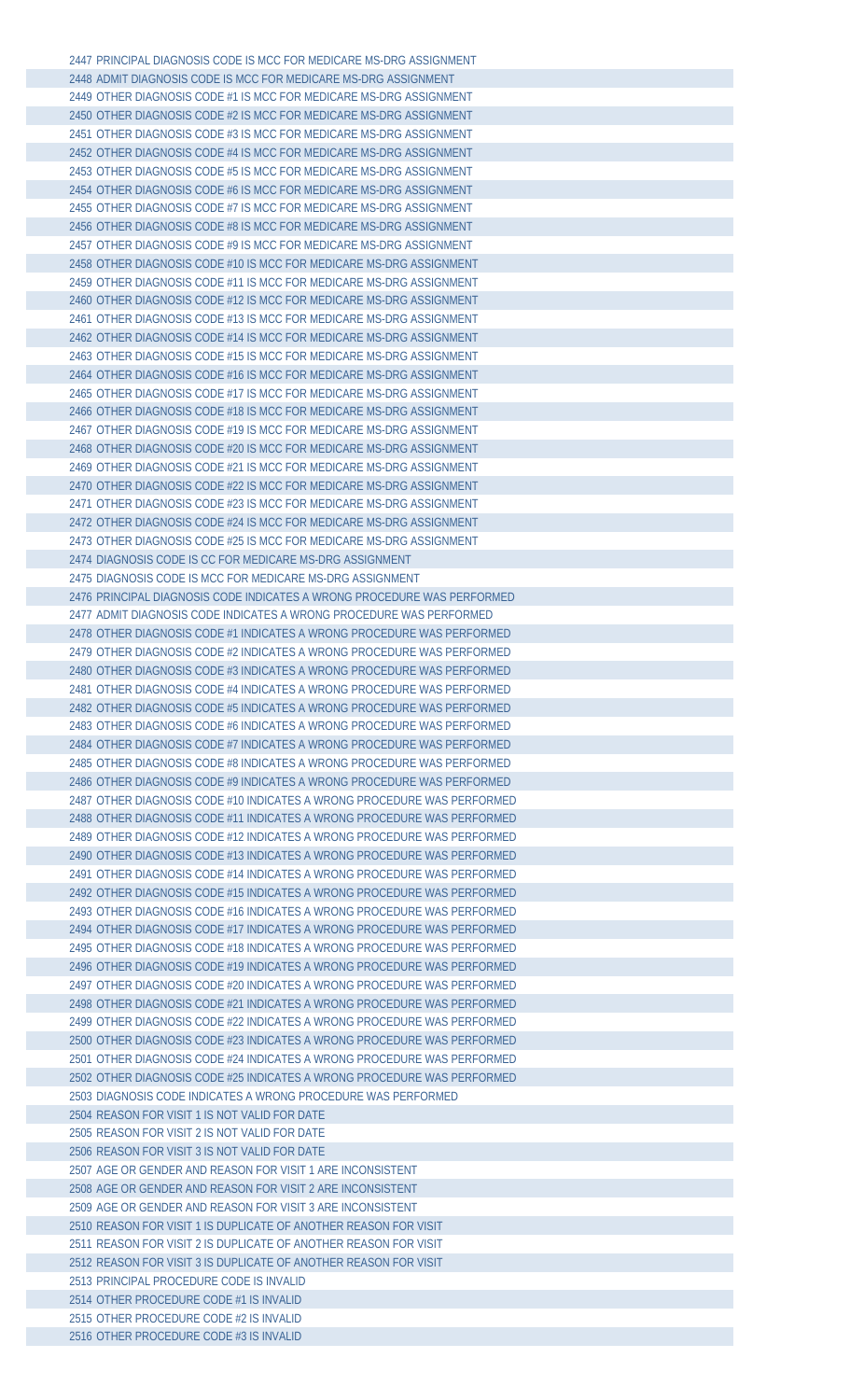| 2517 OTHER PROCEDURE CODE #4 IS INVALID                                             |
|-------------------------------------------------------------------------------------|
| 2518 OTHER PROCEDURE CODE #5 IS INVALID                                             |
| 2519 PRINCIPAL PROCEDURE CODE IS NOT VALID FOR DATE                                 |
| 2520 OTHER PROCEDURE CODE #1 IS NOT VALID FOR DATE                                  |
| 2521 OTHER PROCEDURE CODE #2 IS NOT VALID FOR DATE                                  |
| 2522 OTHER PROCEDURE CODE #3 IS NOT VALID FOR DATE                                  |
|                                                                                     |
| 2523 OTHER PROCEDURE CODE #4 IS NOT VALID FOR DATE                                  |
| 2524 OTHER PROCEDURE CODE #5 IS NOT VALID FOR DATE                                  |
| 2525 INVALID PATIENT SEX FOR PRINCIPAL PROCEDURE CODE                               |
| 2526 INVALID PATIENT SEX FOR OTHER PROCEDURE CODE #1                                |
| 2527 INVALID PATIENT SEX FOR OTHER PROCEDURE CODE #2                                |
| 2528 INVALID PATIENT SEX FOR OTHER PROCEDURE CODE #3                                |
| 2529 INVALID PATIENT SEX FOR OTHER PROCEDURE CODE #4                                |
| 2530 INVALID PATIENT SEX FOR OTHER PROCEDURE CODE #5                                |
| 2531 NON-COVERED PRINCIPAL PROCEDURE CODE                                           |
| 2532 NON-COVERED OTHER PROCEDURE CODE #1                                            |
| 2533 NON-COVERED OTHER PROCEDURE CODE #2                                            |
| 2534 NON-COVERED OTHER PROCEDURE CODE #3                                            |
|                                                                                     |
| 2535 NON-COVERED OTHER PROCEDURE CODE #4                                            |
| 2536 NON-COVERED OTHER PROCEDURE CODE #5                                            |
| 2537 OPEN BIOPSY PRINCIPAL PROCEDURE CODE                                           |
| 2538 OPEN BIOPSY OTHER PROCEDURE CODE #1                                            |
| 2539 OPEN BIOPSY OTHER PROCEDURE CODE #2                                            |
| 2540 OPEN BIOPSY OTHER PROCEDURE CODE #3                                            |
| 2541 OPEN BIOPSY OTHER PROCEDURE CODE #4                                            |
| 2542 OPEN BIOPSY OTHER PROCEDURE CODE #5                                            |
| 2543 LIMITED COVERAGE PRINCIPAL PROCEDURE CODE                                      |
| 2544 LIMITED COVERAGE OTHER PROCEDURE CODE #1                                       |
| 2545 LIMITED COVERAGE OTHER PROCEDURE CODE #2                                       |
| 2546 LIMITED COVERAGE OTHER PROCEDURE CODE #3                                       |
| 2547 LIMITED COVERAGE OTHER PROCEDURE CODE #4                                       |
|                                                                                     |
| 2548 LIMITED COVERAGE OTHER PROCEDURE CODE #5                                       |
| 2549 BILATERAL PRINCIPAL PROCEDURE CODE                                             |
| 2550 BILATERAL OTHER PROCEDURE CODE #1                                              |
| 2551 BILATERAL OTHER PROCEDURE CODE #2                                              |
| 2552 BILATERAL OTHER PROCEDURE CODE #3                                              |
| 2553 BILATERAL OTHER PROCEDURE CODE #4                                              |
| 2554 BILATERAL OTHER PROCEDURE CODE #5                                              |
| 2555 HSS CANNOT DETERMINE CODING VERSION (ICD9/ICD10) FOR CLAIM                     |
| 2556 INVALID OR MISSING REQUIRED ESRD CLAIMS DATA (EASYGroup)                       |
| 2557 PATIENT REFUSES TO ASSIGN BENEFITS                                             |
| 2558 PER-DAY RATE ALREADY PAID FOR THIS SERVICE DATE                                |
| 2559 PER-DAY RATE ALREADY PAID, APPLIED DIFFERENCE BETWEEN RATES                    |
| 2560 2% REDUCTION-FEDERAL BUDGET SEQUESTRATION                                      |
|                                                                                     |
| 2562 PRINCIPAL DIAGNOSIS CODE IS REQUIRED                                           |
| 2563 INVALID HIPPS CODE                                                             |
| 2564 CLAIM SUSPENDED - PROVIDER DID NOT ACCEPT BENEFITS ASSIGNMENT                  |
| 2571 SURGICAL PROCEDURE; OPPS WEIGHT (EASYGroup)                                    |
| 2572 NON OFFICE-BASED PROCEDURE; OPPS WEIGHT (EASYGroup)                            |
| 2573 CORNEAL TISSUE ACQUISTION, HEP B VACCINE; REASONABLE COST(EASYGroup)           |
| 2574 BRACHYTHERAPY SOURCE; OPPS RATE COST(EASYGroup)                                |
| 2575 BRACHYTHERAPY SOURCE; CONTRACTOR RATE(EASYGroup)                               |
| 2576 DEVICE-INTENSIVE PROCEDURE; ADJUSTED RATE(EASYGroup)                           |
| 2577 OPPS PASS-THROUGH DEVICE; CONTRACTOR RATE(EASYGroup)                           |
| 2578 DEVICE-INTENSIVE PROCEDURE; ADJUSTED RATE(EASYGroup)                           |
| 2579 DRUG/BIOLOGICAL; OPPS RATE(EASYGroup)                                          |
| 2580 UNCLASS DRUG/BIOLOGICAL; CONTRATOR PRICED(EASYGroup)                           |
| 2581 INFLUENZA/PNEUMOCOCCAL VACCINE; PACKAGED SERVICE(EASYGroup)                    |
| 2582 NEW TECH INTRAOCULAR LENS; SPECIAL PAYMENT(EASYGroup)                          |
|                                                                                     |
| 2583 QUALITY MEASUREMENT CODE USE FOR REPORTING PURPOSE ONLY; NO PAYMENT(EASYGroup) |
| 2584 PACKAGED SERVICE/ITEM; NO SEPARATE PAYMENT(EASYGroup)                          |
| 2585 OFFICE-BASED PROCEDURE; OPPS WEIGHT(EASYGroup)                                 |
| 2586 OFFICE-BASED PROCEDURE; MPFS RVUS(EASYGroup)                                   |
| 2587 SERVICE NOT COVERED BY MEDICARE FOR FREE-STANDING ASC(EASYGroup)               |
| 2588 RADIOLOGY SERVICE; OPPS WEIGHT(EASYGroup)                                      |
| 2589 RADIOLOGY SERVICE; MPFS NON-FACILITY PE RVUS(EASYGroup)                        |
| 8000 SUSPEND FOR DEVELOPMENT                                                        |
| 8001 SERVICE APPROVED - CONVERSION                                                  |
| 8002 SERVICE DENIED - CONVERSION                                                    |
| 8003 STATISTICAL ADJUST OF SERV - CONVERSION                                        |
|                                                                                     |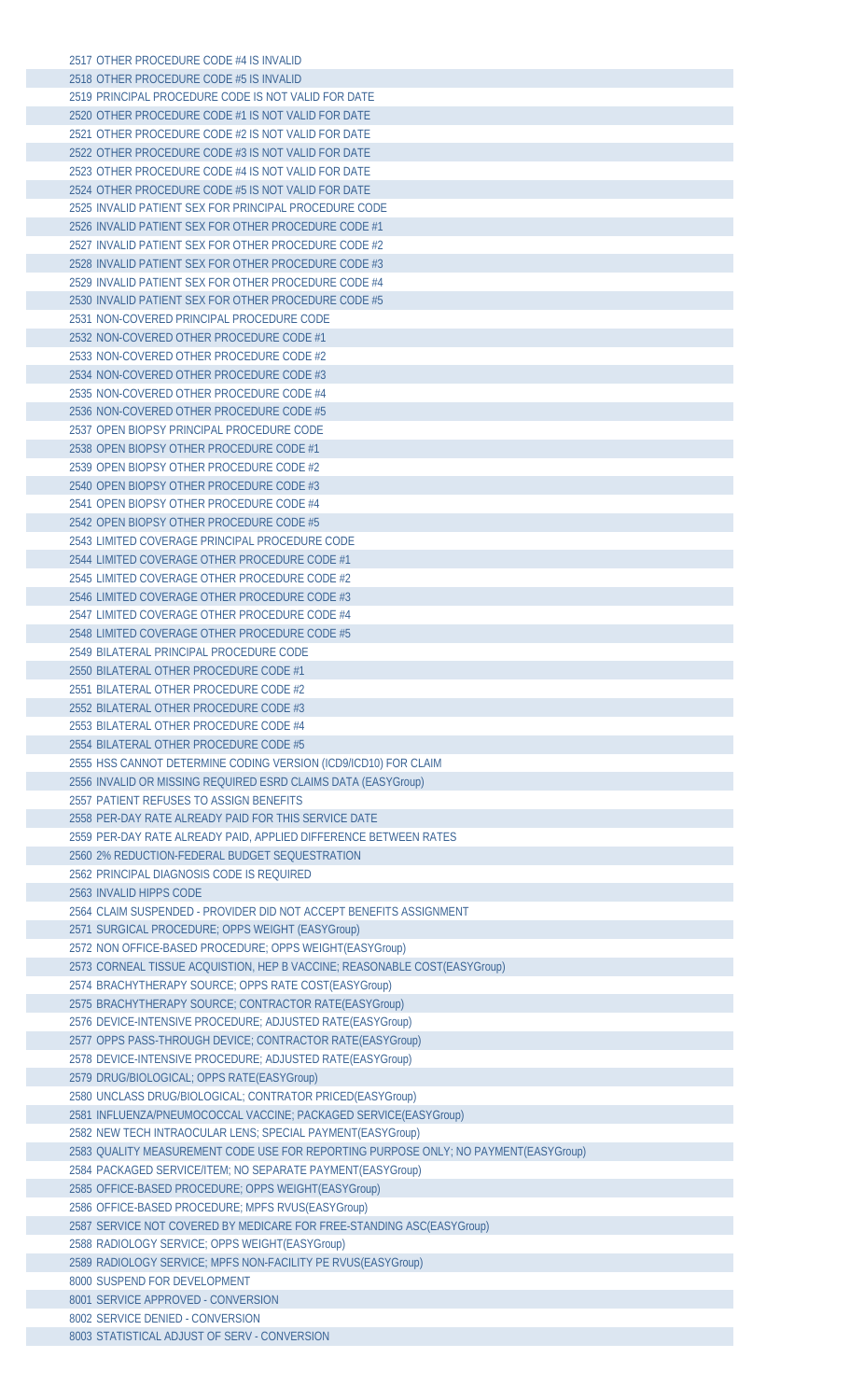| 8004 PROCEDURE CODE IS NOT COVERED                                                              |
|-------------------------------------------------------------------------------------------------|
| 8005 AUTHORIZATION REQD                                                                         |
| 8006 REFERRAL REQ'D                                                                             |
| 8007 MANUAL PRICING REQ'D                                                                       |
| 8008 MODIFIER REQUIRED                                                                          |
| 8009 INCLUDED IN OTHER PD SERVICE(S)                                                            |
| 8010 MEMBER NOT FOUND IN SYSTEM                                                                 |
| 8011 ACE 340B PRICING NOT FOUND<br>8012 PREMIUM NOT PAID - CLMS SUSPENDED                       |
| 8013 PROC INVALID FOR MEMBER'S GENDER                                                           |
| 8014 PROC INVALID FOR MEMBER'S AGE                                                              |
| 8015 PYMT BUNDLED/INCLUDED IN OTHR SRVC                                                         |
| 8016 INVALID PROCEDURE CODE                                                                     |
| 8017 PLEASE BILL HF TO MRMIB/HK TO COUNTY CCS                                                   |
| 8018 AUTH ON FILE NOT FOR THIS PROC/MOD/NPI/DATE                                                |
| 8019 NAME & NPI OF FACILITY REQ FOR PRICING                                                     |
| 8020 REJECTED CLAIM RETURNED                                                                    |
| 8022 MOU ON FILE - MANUAL PRICING REQD<br>8023 CODE 1 RESTRICTION NOT MET                       |
| 8024 PRICING REOD-CLAIM SUBJECT TO ER RATE                                                      |
| 8025 MOD 51 EXEMPT FROM CUTBACK PRCNG REQ                                                       |
| 8026 AUTHORIZATION REQUIRED                                                                     |
| 8027 INVALID DIAGNOSIS FOR PROC/ITEM BILLED                                                     |
| 8028 SERVICE BUNDLE IN HIPPS PAYMENT                                                            |
| 8029 MEDICARE PPS PRICING PERFORMED                                                             |
| 8030 PLEASE PROVIDE ESRD-CMS RATE LETTER                                                        |
| 8031 REV CODE REQUIRED                                                                          |
| 8032 ESRD CANNOT BE PRICED.CMS RATE LTR REQD<br>8033 AUTHORIZATION REQUIRED FOR RELATED SERVICE |
| 8034 SERVICE LIMIT EXCEEDED                                                                     |
| 8035 PLS REBILL USING CORRECT LISTED CODES                                                      |
| 8036 PLS PROVIDE TAXONOMY CODE                                                                  |
| 8037 POINT OF PICK UP REQUIRED FOR PRICING                                                      |
| 8038 REDUCED BY 25% PER CMS GUIDELINES                                                          |
| 8039 POSSIBLE MH EXCLUSION                                                                      |
| 8040 NOT PAYABLE UNTIL THE SOC HAS BEEN APPLIED                                                 |
| 8041 INVALID CCS CONDITION                                                                      |
| 8042 SERVICES ARE COVERED UNDER MEDICARE FFS<br>8043 REVIEW FOR TAXONOMY                        |
| 8044 RENDERING NUMBER REQUIRED OR INVALID                                                       |
| 8045 RENDERING NUMBER REOUIRES REVIEW                                                           |
| 8046 ORIGINALLY DENIED IN ERROR                                                                 |
| 8047 RETRACTED AS REQUESTED                                                                     |
| 8048 RETRO RATE ADJUSTMENT                                                                      |
| 8049 ADJUSTED BASED ON ADDITIONAL INFORMATION                                                   |
| 8050 ADJUSTED BASED ON CORRECTED CLAIM                                                          |
| 8051 DX ON CLAIM DOES NOT MATCH DX ON SAR<br>8052 DRG REQUIRES SEPARATE BILL FOR MOTHER & BABY  |
| 8053 INVALID BILL TYPE                                                                          |
| 8054 HOME HEALTH TAC AUTHORIZATION# REQUIRED                                                    |
| 8055 AUTHORIZATION IS DENIED                                                                    |
| 8056 MSRP REQUIRED                                                                              |
| 8057 TAR REQUIRED FOR FACILITY                                                                  |
| 8058 MANUAL PRICING-PRICE ADULT RATE AGE 18 TO 21                                               |
| 8059 DIAGNOSIS INCONSISTENT WITH PATIENT GENDER                                                 |
| 8060 PLEASE BILL WORKERS' COMP CARRIER<br>8061 REVIEW FOR POSSIBLE WORKERS' COMP                |
| 8062 VERIFICATION OF PROGRAM ELIGIBILITY REQD                                                   |
| 8063 PREFERRED NETWORK PROV-APPLY NEGOTIATED DISCOUNT                                           |
| 8064 SUBMITTED INFO DOES NOT SUPPORT UNBUNDLING                                                 |
| 8065 BUNDLED-REDUCED BASED ON PREV PD CLAIM                                                     |
| 8066 NOT COVERED BY HPSM-BILL ARGUS                                                             |
| 8067 CCS-SUSPENDED FOR IP AUTHORIZATION                                                         |
| 8098 INVALID AGE: REVIEW FOR BABY USING MOM'S ID                                                |
| 8099 SERVICE/ITEM REOUIRES REVIEW                                                               |
| 8100 MODIFIER REOUIRES REVIEW / PRICING<br>8101 NOT A VALID MODIFIER ON DOS                     |
| 8102 NOT A VALID CODE ON DOS                                                                    |
| 8103 FOR INPT DEDUCTIBLE                                                                        |
| 8104 MCRE/OHC PRIMARY, CLM PROCESSED AS SECONDARY                                               |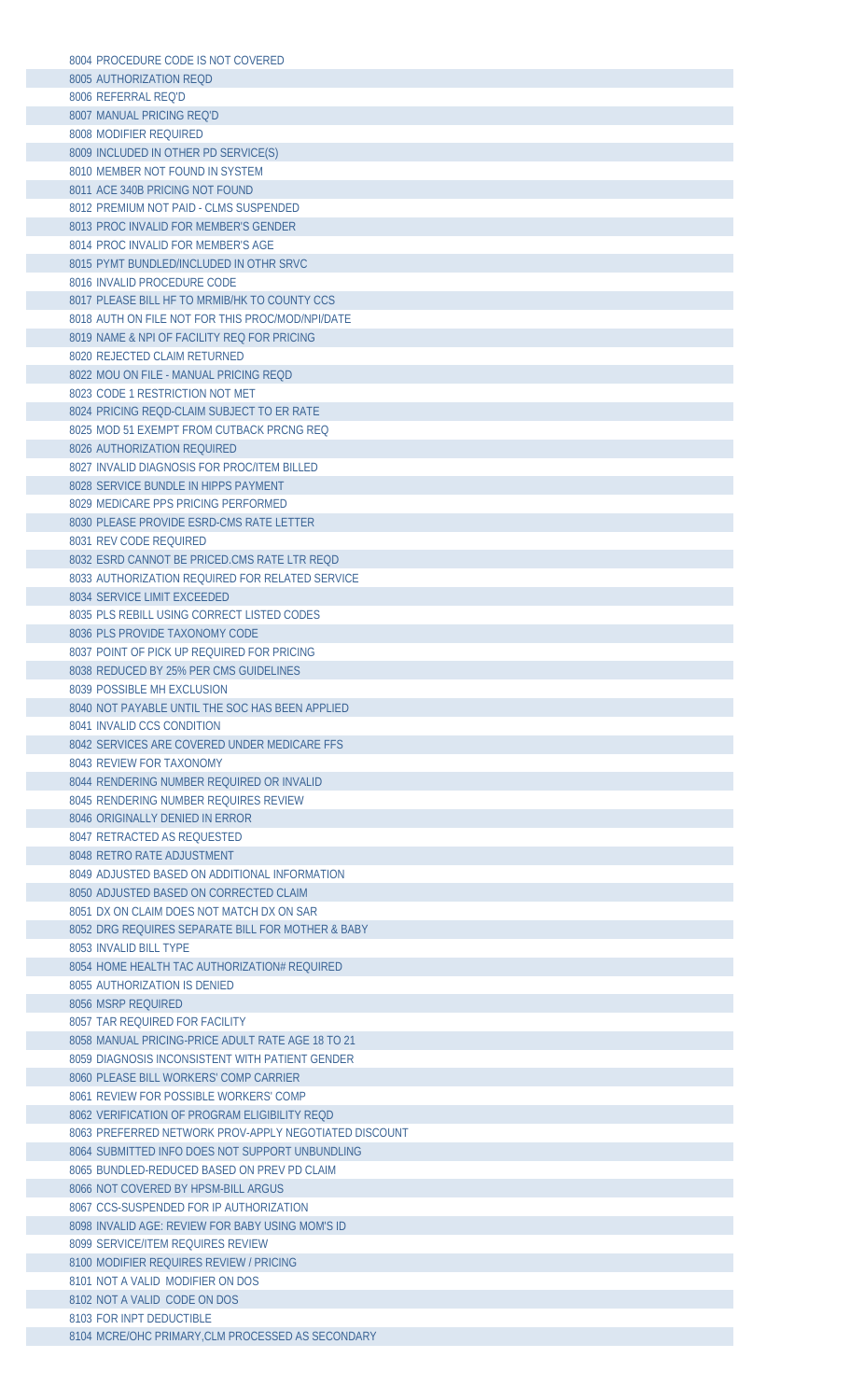| 8105 PROV NOT ELIGIBLE TO BILL SERVICE / ITEM                                 |  |
|-------------------------------------------------------------------------------|--|
| 8106 OHC/ICP/HIPP MEMBER, FURTHER REVIEW ON COVERAGE NEEDED                   |  |
| 8107 RESTRICT AID CODE - SRVS NOT COVERED                                     |  |
| 8108 COVERAGE MAY BE AVAILABLE THROUGH CCS                                    |  |
| 8109 CONSENT FORM MISSING/INCOMPLETE                                          |  |
| 8110 PROVIDER SUBJECT TO MANUAL PRICING.                                      |  |
| 8111 NOT BILLABLE TO HPSM FOR DATE(S) OF SERV                                 |  |
| 8112 PART A DED/COINS PAYABLE TO CONT HOS ONLY                                |  |
| 8113 NOT COVERED BY HPSM-BILL SAN MATEO BHRS                                  |  |
|                                                                               |  |
| 8114 BENEFIT AMT EXHAUSTED. NOT PAY W/O APP TAR                               |  |
| 8115 SUSPEND FOR AUDITOR REVIEW                                               |  |
| 8116 DOCMNT NEEDED FOR SERVICE/ITEM BILLED                                    |  |
| 8117 PER MED REV DOCS NOT JUSTIFY PROC/SRV BILLED                             |  |
| 8118 SOURCE/DESTINATION MISSING OR INVALID                                    |  |
| 8119 SERVICE/ITEM NOT PAYABLE THROUGH HPSM                                    |  |
| 8120 INPT CRITERIA NOT MET-REBILL OBSERV CODE                                 |  |
| 8121 SOC APPLIED                                                              |  |
| 8122 SUSPEND PER VE EDIT                                                      |  |
| 8123 DENIED PER VE EDIT                                                       |  |
| 8124 INVOICE REQUIRED                                                         |  |
| 8125 MISSING/INVALID PLACE OF SERVICE                                         |  |
| 8126 P4P INCENTIVE PAYMENT                                                    |  |
| 8127 MCRE/OHC RA DOES NOT JUSTIFY PYMT FROM HPSM                              |  |
|                                                                               |  |
| 8128 REPORTING PURPOSES ONLY<br>8129 MBR ID# BILLED DOES NOT MATCH MBR'S NAME |  |
|                                                                               |  |
| 8130 MODIFIER MISSING OR INVALID                                              |  |
| 8131 SAME SVC PREVIOUSLY PD TO ANOTHER PROV                                   |  |
| 8132 INCENTIVE PYBLE TO MBRS ASSIGNED PCP ONLY                                |  |
| 8133 MUST BILL USING GROUP PROVIDER NUMBER                                    |  |
| 8134 REBILL W/EOMB IF MCAL PAYMENT IS EXPECTED                                |  |
| 8135 MISSING OR INVALID NDC/UPN                                               |  |
| 8136 CLAIM MUST BE ITEMIZED                                                   |  |
| 8137 PD UNDER CA VISION BENEFIT                                               |  |
| 8138 NON COVERED CONDITION                                                    |  |
| 8139 INVALID/MISSING TIN                                                      |  |
|                                                                               |  |
|                                                                               |  |
| 8140 HOME HEALTH PRICING PERFORMED                                            |  |
| 8141 NPL/ADDRESS MISMATCH                                                     |  |
| 8142 PYMT SUBJECT TO DOCUMENT REQMTS PER MEDICARE                             |  |
| 8143 PROVIDER NOT CERTIFIED TO PERFORM PROCEDURE                              |  |
| 8144 ONLY ONE VISIT IS ALLOWED PER DAY                                        |  |
| 8145 F&M VISIT DISALLOWED ON SAME DOS AS SURG                                 |  |
| 8146 OFFICE VISIT IS WITHIN SURG PRE-OP                                       |  |
| 8147 OFFICE VISIT IS WITHIN SURG POST-OP                                      |  |
| 8148 ADD-ON PROC DISALLOWED W/OUT PRIMARY PROC                                |  |
| 8149 REQUIRED PRESENT ON ADMISSION INDICATOR MISSING                          |  |
| 8150 INVALID POS FOR ITEM/SERVICE BILLED                                      |  |
| 8151 PROFESSIONAL COMPONENT IS NOT REIMBURSABLE                               |  |
| 8152 MBR HAS OTHER CVRG-CA IS SECONDARY                                       |  |
| 8153 PREVENTABLE CONDITION REPORTED-\$0 DUE                                   |  |
| 8154 DIALYSIS CLAIM                                                           |  |
| 8155 PROCEDURE CODE HAS BEEN DELETED                                          |  |
| 8156 ANOTHER CODE IS AVAILABLE                                                |  |
| 8157 SVCS DURING HOSPICE NOT PAYABLE BY HPSM                                  |  |
| 8158 UNITS BILLED DO NOT MATCH MEDICAL RECORDS                                |  |
| 8159 VERIFICATION OF PCP ASSIGNMENT                                           |  |
| 8160 UPN IS INVALID                                                           |  |
|                                                                               |  |
| 8161 2% REDUCTION FEDERAL BUDGET SEQUESTRATION                                |  |
| 8162 CONSENT FORM MISSING/INCOMPLETE                                          |  |
| 8163 HIPPS CODE REQUIRED                                                      |  |
| 8164 ONE CLAIM REQUIRED FOR MOM & BABY                                        |  |
| 8165 RUGS CODE REQUIRED                                                       |  |
| 8166 MUST BILL USING GROUP PROVIDER NUMBER                                    |  |
| 8167 REVIEW - POSSIBLE HOSPICE DIAGNOSIS                                      |  |
| 8168 DIAGNOSIS COVERED UNDER HOSPICE                                          |  |
| 8169 BIRTHWEIGHT REQUIRED BY AN ICD-9-CM DX CODE                              |  |
| 8170 PROCEDURE NOT PAYABLE TO ASSISTANT SURGEON                               |  |
| 8171 ID# CORRECTED, PLEASE VALIDATE YOUR RECORDS                              |  |
| 8172 NO RATES, SEND MEDICARE LEGACY# ASSOC W/NPI                              |  |
| 8173 INVALID NPI BILLED FOR THIS PLAN                                         |  |